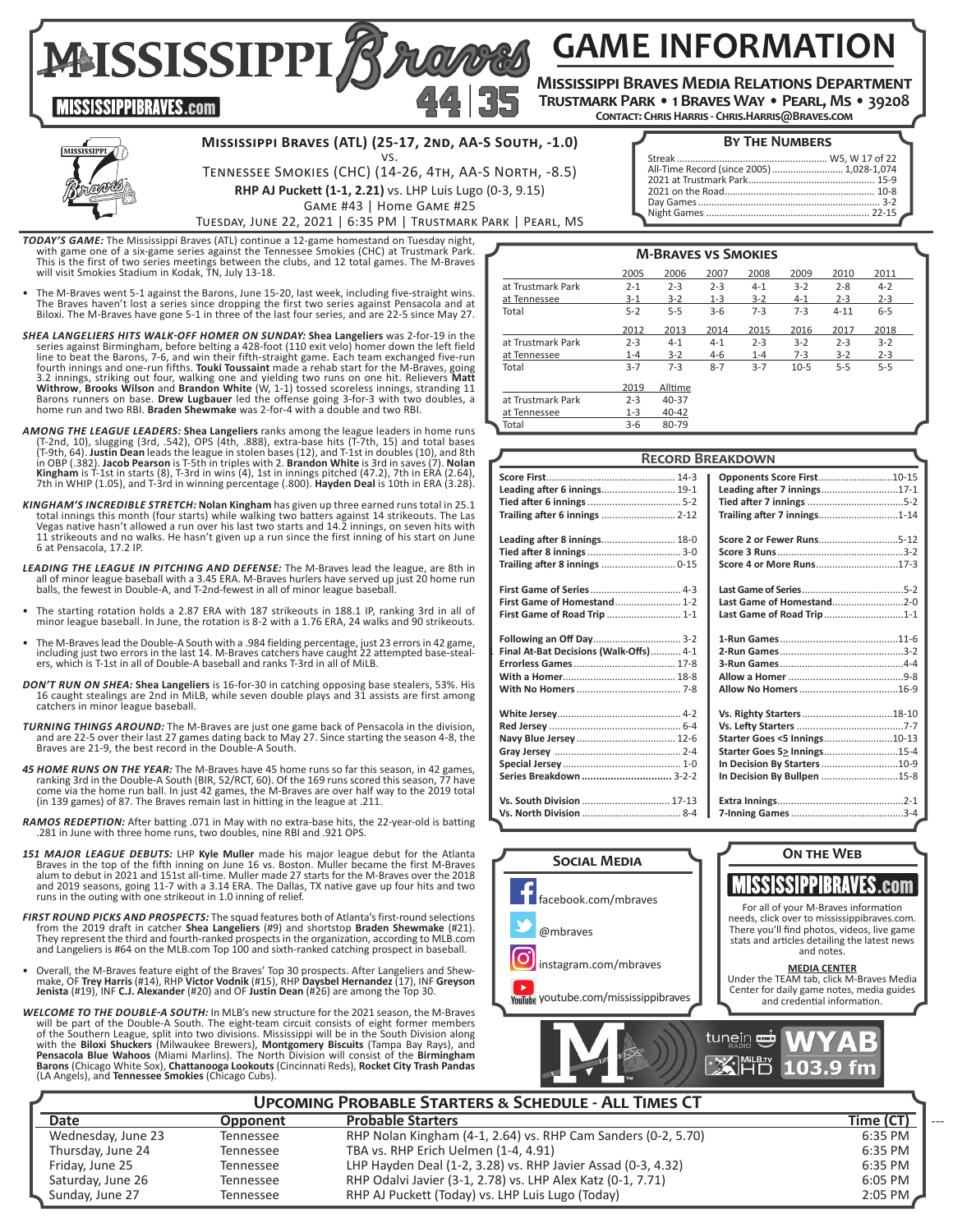

# **RHP | A.J. Puckett**

| <b>BATS: RIGHT</b>                                               | <b>THROWS: RIGHT</b>         |
|------------------------------------------------------------------|------------------------------|
| HEIGHT: $6-4$                                                    | <b>WEIGHT: 210</b>           |
| <b>DOB:</b> $5/27/95$                                            | <b>OPENING DAY AGE: 25</b>   |
| <b>BORN: WALNUT CREEK, CA</b>                                    | <b>RESIDES: DANVILLE, CA</b> |
| <b>PREP:</b> DE LA SALLE. CONCORD                                | <b>COLLEGE: PEPPERDINE</b>   |
| <b>TWITTER: @PUCKETT AJ15</b>                                    |                              |
| <b>ACQUIRED:</b> FROM CHW IN MILB PHASE OF THE 2020 RULE 5 DRAFT |                              |

# **Braves Record when Puckett: Starts: 3-2 Gets a Quality Start: 0-0 No Decision: 3-1 Relieves: NA** vs. LHB.................................................................................................. ..207, 0 HR vs. RHB.............................................................................................. ......175, 0 HR RISP........................................................................................................ .176, 0 HR Runners On............................................................................................ .156, 0 HR Bases Empty ......................................................................................... ..216, 0 HR Home................................................................... 3 GS, 1-1, 2.03 ERA, 7 BB, 14 SO **G/GS REC ERA IP ER BB SO HR AVG** 5/5 1-1 2.21 20.1 5 11 23 0 .188 **2021 Stats**

Road ...................................................................... 2 GS, 0-0, 2.57 ERA, 4 BB, 9 SO

# **Puckett's Day-by-Day ROME Date Opp. Decision/Result IP (PC/K) H R ER BB SO HI** 5/5 @WS W, 1/W, 8-7 3.1 (63/37) 4 1 1 3 3 3 0<br>5/11 @GRN ND/W, 8-2 4.1 (64/35) 1 0 0 3 2 0 5/5 @WS W, 1/W, 8-7 3.1 (63/37) 4 1 1 3 3 0 5/11 @GRN ND/W, 8-2 4.1 (64/35) 1 0 0 3 2 0 5/16 @GRN W, 2/W, 4-1 3.1 (46/28) 0 0 0 1 4 0 *3 GS, 1 GS, 2-0, 0.82 ERA, 11.0 IP, 1 ER, 7 BB, 9 SO, .128 AVG*

# **MISSISSIPPI**

| MAY  |            |                                                              |            |  |    |    |    |    |
|------|------------|--------------------------------------------------------------|------------|--|----|----|----|----|
| Date | Opp.       | Decision/Result IP (PC/K)                                    |            |  | ER | ВB | SΟ | ΗR |
| 5/23 | <b>CHA</b> | L. $1/10-5$                                                  | 2.2(66/35) |  |    |    |    |    |
| 5/29 | MTG        | ND/W. 1-0 (10) 5.2 (77/44)                                   |            |  |    |    |    |    |
|      |            | 2 G, 2 GS, 0-1, 3.24 ERA, 8.1 IP, 3 ER, 6 BB, 8 SO, .148 AVG |            |  |    |    |    |    |

#### **JUNE**

| <b>JUIVL</b> |            |                        |            |   |    |    |    |    |
|--------------|------------|------------------------|------------|---|----|----|----|----|
| Date         | Opp.       | <b>Decision/Result</b> | IP (PC/K)  | н | ER | BB | SΟ | ΗR |
| 6/4          | @PNS       | $ND/L.$ 4-1            | 3.0(63/41) |   |    |    |    |    |
| 6/10         | @BLX       | ND/W. 6-4              | 4.0(87/53) |   |    |    |    |    |
| 6/16         | <b>BIR</b> | ND/W. 2-1              | 5.0(74/49) | 4 |    |    |    |    |
| 6/22         | TNS        |                        |            |   |    |    |    |    |

6/22 TNS **3 GS, 1-0, 1.50 ERA, 20.1 IP, 5 ER, 11 BB, 23 SO, .186 AVG**

| 2021 HIGHS | <b>CAREER HIGHS</b>              |
|------------|----------------------------------|
|            |                                  |
|            |                                  |
|            |                                  |
|            |                                  |
|            |                                  |
|            | ER  6 (2x: Last 5/11/17 vs. POT) |
|            |                                  |

| <b>VS. TENNESSEE</b> |
|----------------------|
|----------------------|

| Date          | W-L-ND     | <b>ERA</b> | Sν | IP | н  | R         | ER         | BB | <b>SO</b> | HR  |
|---------------|------------|------------|----|----|----|-----------|------------|----|-----------|-----|
| 1st Start     |            |            |    |    |    |           |            |    |           |     |
| <b>PLAYER</b> | <b>AVG</b> | ΑВ         | н  | 2В | 3B | <b>HR</b> | <b>RBI</b> | BB | SΟ        | OBP |

# **TODAY'S GAME**

• Puckett makes his sixth start for the M-Braves on Tuesday night in the opener of the series against the Smokies. This is Puckett's first career start against Tennessee. Puckett began the season with High-A Rome, making three appearances and one start, going 2-0 with a 0.82 ERA.

#### **LAST TIME OUT**

• Puckett logged 5.0 innings of shutout baseball in last Wednesday's 2-1 win over Birmingham at Trustmark Park. He matched a season-high with six strikeouts and just one walk, exiting the game in a scoreless tie. The win was the first in the five-game win streak.

#### **2021 NOTES**

• Transferred to Mississippi on May 18 from High-A Rome. With Rome, Puckett was 2-0 with a 0.82 ERA (1 ER/11.0 IP) in three outings, one start, posting seven walks nine strikeouts and held the opposition to a .128 AVG.

#### **2019 NOTES**

• Missed his second-straight season after undergoing Tommy John surgery in March.

#### **2018 NOTES**

• Missed the entire season due to a sprained right elbow...Entered the campaign tabbed by Baseball America as the No. 15 prospect in the White Sox organization...Also named by the publication as having the Best Changeup in the organization.

#### **2017 NOTES**

- In his first full professional season, combined to go 10-7 with a 3.98 ERA (60 ER/135.2 IP) and 119 strikeouts in 25 starts between High-A Wilmington and Winston-Salem in the Carolina League.
- Ranked among league leaders in wins (10, T3rd), innings pitched (135.2, 7th), games started (25, T7th) and strikeouts (119, T9th).
- Selected a Mid-Season All-Star with Wilmington in the Kansas City Royals system.
- *• Traded by Kansas City with LHP Andre Davis to the Chicago White Sox in exchange for OF Melky Cabrera on 7/30*

#### **2016 NOTES**

Pitched to a combined 3.68 ERA (24 ER/58.2 IP), going 2-4 with 45 strikeouts in 13 starts between the AZL Royals and Single-A Lexington.

#### **AMATEUR**

- Played collegiately for three seasons at Pepperdine University in Malibu, Calif., 2014-16.
- Was a First-Team All-American in 2016, earning West Coast Conference Pitcher of the Year honors after pitching to a 1.27 ERA in his 14 starts and 99.1 innings.
- It was the third-best single-season ERA in program history...Recorded a consecutive scoreless innings streak of 45.2 innings, the third-longest streak in NCAA history.
- *• Drafted by the Kansas City Royals in 2016...Was the Royals' top draft pick that season after getting selected 67th overall (2nd round).*
- Graduated from De La Salle High School in Danville, Calif in 2013...Also was drafted out of high school by the Oakland Athletics (35th round)...Grew up an A's fan.

#### **PUCKETT'S CAREER STATS**

|        |               |                 |          |    |            |    |    |          |                   |              |       | н   |     |    |    |          |              |              |     |      |            |     |    |             |             |     |             |
|--------|---------------|-----------------|----------|----|------------|----|----|----------|-------------------|--------------|-------|-----|-----|----|----|----------|--------------|--------------|-----|------|------------|-----|----|-------------|-------------|-----|-------------|
| Season | League        | Toam            | w        |    | <b>ERA</b> | G  | GS | CG       | SHO <sub>SV</sub> |              | IP    |     |     | ER | HR | HВ       | вв           | IBB          | SO  | WHIP | <b>AVG</b> | ΑВ  | WP | ВK          | <b>GIDP</b> | TBF | <b>NP-S</b> |
| 2016   | <b>Minors</b> | 2 Teams         |          |    | 3.68       | 13 | 13 | 0        | 0                 | 0            | 58.2  | 50  | 27  | 24 | ь  | з        | 15           | 0            | 45  | 1.11 | .231       | 216 |    | 0           | 6           | 237 | 822 - 533   |
| 2016   | <b>ROK</b>    | <b>ROY</b>      | $\Omega$ |    | 3.86       |    | 2  | $\Omega$ | 0                 | $\Omega$     | 7.0   | 8   | 5   |    |    |          |              | 0            | 8   | 1.14 | .258       | 31  |    | 0           | 0           | 32  | $52 - 47$   |
| 2016   | A(Full)       | LEX             | 2        |    | 3.66       |    |    | $\Omega$ | 0                 | $\Omega$     | 51.2  | 42  | 22  | 21 |    |          | 15           | 0            | 37  | 1.10 | .227       | 185 |    | $\mathbf 0$ | 6           | 205 | 770 - 486   |
| 2017   | <b>Minors</b> | 2 Teams         | 10       |    | 3.98       | 25 | 25 | $\Omega$ | 0                 | 0            | 135.2 | 42  | 67  | 60 | 9  |          | 51           |              | 119 | 1.42 | .272       | 523 | 5  | 0           | 13          | 590 | 2038 - 1313 |
| 2017   | $A+$          | WIL             | 9        |    | 3.90       | 20 | 20 | $\Omega$ | 0                 | $\Omega$     | 108.  | 107 | 53  | 47 |    | ь        | 46           | $\Omega$     | 98  | 1.41 | 257        | 416 |    | $\Omega$    | 9           | 475 | 1674 - 1068 |
| 2017   | $A+$          | <b>WS</b>       |          |    | 4.28       | 5. | 5  | $\Omega$ | 0                 | 0            | 27.1  | 35  | 14  | 13 |    | $\Omega$ | ÷.           | Ω            | 21  | .46  | .327       | 107 |    | 0           |             | 115 | $364 - 245$ |
| 2017   | $A+$          | 2 Teams         | 10       |    | 3.98       | 25 | 25 | $\Omega$ | 0                 | $\Omega$     | 135.2 | 142 | 67  | 60 | 9  | ь        | 51           | 0            | 119 | .42  | 272        | 523 | ь  | 0           | 13          | 590 | 2038 - 1313 |
| 2021   | <b>Minors</b> | 2 Teams         | 3.       |    | 1.72       | R  | 6  |          | 0                 | $\Omega$     | 31.1  | 18  | 6   | 6  | 0  | 5        | 18           |              | 32  | 6.15 | .167       | 108 |    | $\Omega$    |             | 132 | $540 - 322$ |
| 2021   | A+            | <b>ROM</b>      | 2        |    | 0.82       |    |    |          | 0                 |              | 11.0  | 5   |     |    |    |          |              |              | 9   | .09  | 128        | 39  |    |             |             | 48  | $173 - 100$ |
| 2021   | AA            | <b>MIS</b>      |          |    | 2.21       | ь  | ь  |          |                   |              | 20.1  | 13  |     |    |    |          |              |              | 23  | 1.18 | .188       | 69  |    |             |             | 84  | 367 - 222   |
| Career | <b>ROK</b>    | <b>Multiple</b> | o        |    | 3.86       |    |    |          | o                 | $\mathbf{o}$ | 7.0   | 8   | к   |    |    |          | $\mathbf{O}$ | O            | 8   | 1.14 | .258       | 31  |    | 0           | o           | 32  | $52 - 47$   |
| Career | AΑ            | <b>Multiple</b> |          |    | 2.21       |    |    |          | ٥                 | $\mathbf{o}$ | 20.1  | 13  | к   |    | o  |          | 11           | $\mathbf{O}$ | 23  | 1.18 | .188       | 69  | 2  | 0           |             | 84  | $367 - 222$ |
| Career | A÷            | 3 Teams         | 12       |    | 3.74       | 28 | 26 |          | o                 | $\mathbf{o}$ | 146.2 | 147 | 68  | 61 |    |          | 58           |              | 128 | 1.40 | .262       | 562 | Б  | 0           | 13          | 638 | 2211 - 1413 |
| Career | А             | Multiple        | 2        |    | 3.66       | 11 | 11 |          | o                 | O            | 51.2  | 42  | 22  | 21 |    |          | 15           | O            | 37  | 1.10 | .227       | 185 | O  | o           | 6           | 205 | 770 - 486   |
| Career | <b>Minors</b> | 6 Teams         | 15       | 12 | 3.50       | 46 | 44 |          | ٥                 | 0            | 225.2 | 210 | 100 | 90 | 14 | 13       | 84           |              | 196 | 1.30 | .248       | 847 | 8  | o           | 20          | 959 | 3400 - 2168 |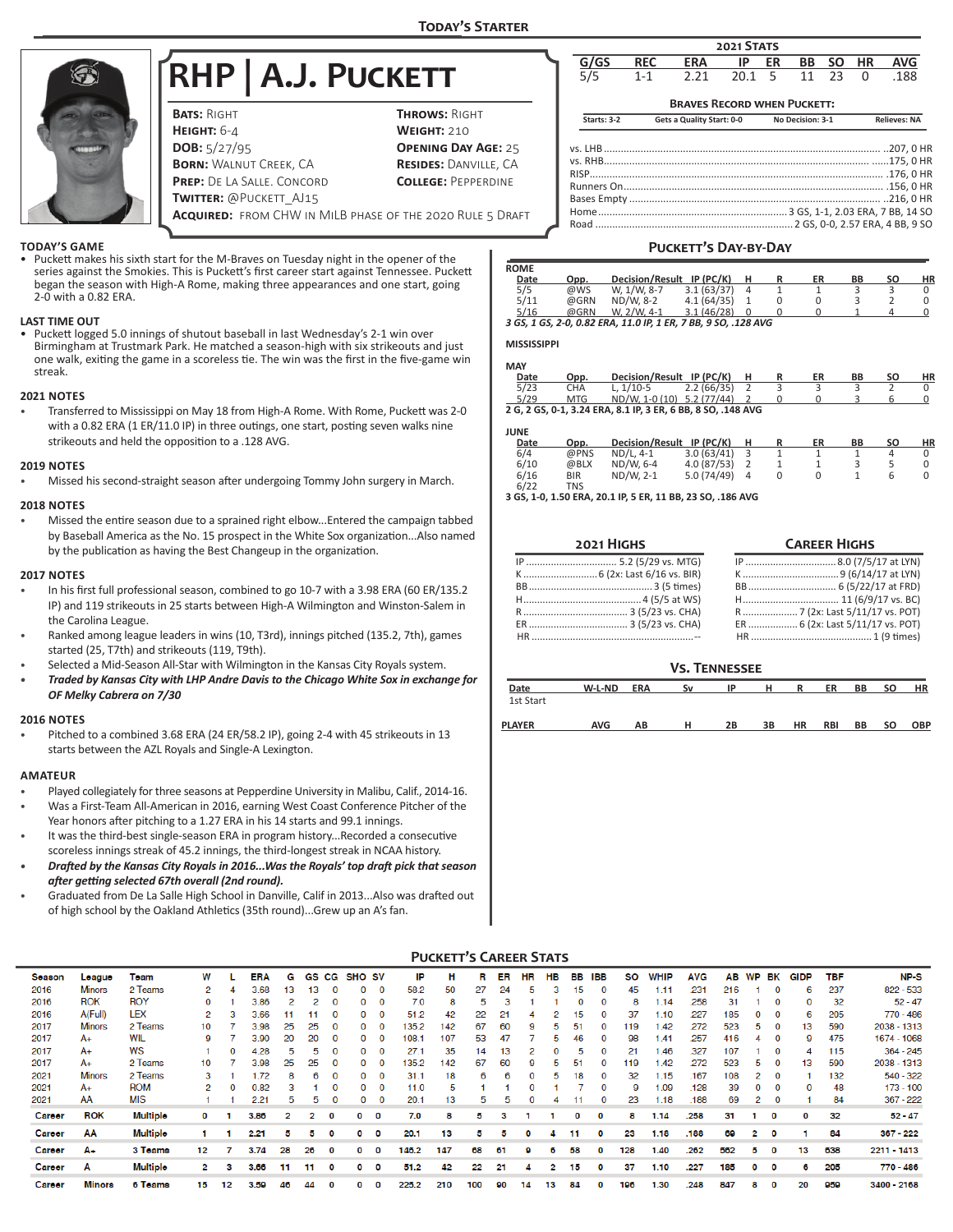# **Troy Bacon | RHP | 6-0, 190 | Tampa, FL | Sante Fe JC | 24**

|                               | $1.001$ $1.001$ $1.001$ $1.000$ $1.000$ $1.000$ $1.000$ $1.000$ $1.000$ |     |            |      |                     |   |                        |    |    |    |     |  |  |
|-------------------------------|-------------------------------------------------------------------------|-----|------------|------|---------------------|---|------------------------|----|----|----|-----|--|--|
| Games: 13                     |                                                                         |     |            |      | 2-0, 2.16 ERA       |   | Strikeouts/Walks: 17/4 |    |    |    |     |  |  |
| Saves/Opp: 0/0                |                                                                         |     |            |      | High $IP: 2.0$      |   | High ER: 3             |    |    |    |     |  |  |
| Holds: 0                      |                                                                         |     |            |      | High $SO:2$         |   | High BB: 2             |    |    |    |     |  |  |
| Inherited Runners/Scored: 5/1 |                                                                         |     |            |      | vs. RHB: .184, 0 HR |   | vs. LHB: .318, 1 HR    |    |    |    |     |  |  |
| <b>LAST FIVE OUTINGS</b>      |                                                                         |     |            |      |                     |   |                        |    |    |    |     |  |  |
| Date<br>__                    | Opp.                                                                    | W-L | <b>ERA</b> | Sv-H | ΙP                  | н |                        | ER | ВB | SΟ | HR. |  |  |

| ---- | ◡◡◡        | . | ---- | -- - - |     | . . | <br>-- | -- | -- |  |
|------|------------|---|------|--------|-----|-----|--------|----|----|--|
| 6/18 | <b>BIR</b> |   | 2.16 |        |     |     |        |    |    |  |
| 6/13 | @BLX       |   | 2.30 |        | 1.0 |     |        |    |    |  |
| 6/9  | @BLX       |   | 2.45 |        | 1.0 | ◡   |        |    |    |  |
| 6/6  | @PNS       |   | 0.66 |        | 1.0 | ے   |        |    |    |  |
| 6/2  | @PNS       |   | 0.00 |        | 11  |     |        |    |    |  |
|      |            |   |      |        |     |     |        |    |    |  |

#### **• 4th round (110th overall), 2017 - Santa Fe JC**

First M-Brave to 2 wins and no runs in first 9 games, 12.1 IP w/ 12 K's and 2 BB..

• Named M-Braves Pitcher of the Month in May (2-0, 0.00, 0 ER, 11.1 IP, 2 BB, 10 SO) • Did not play in 2020.

• In 2019, made 26 appearances, 25 starts, all with High-A Florida

- Made six relief appearances in August and allowed one run in 12.1 innings (0.73 ERA), walking two and striking out 12.
- Split 2018 eason between High-A Florida and Single-A Rome, combining to go 3-2 with a 2.48 ERA (15 ER/54.1 IP), 55 strikeouts and four saves across 30 games.
- Allowed four runs in 0.1 innings in his professional debut for GCL Braves in 2017, before pitching to a 1.50 ERA (3 ER/18.0 IP) in his final 12 appearances.
- Committed to Mississippi State before forgoing his scholarship to sign with the Braves... In his one season at Santa Fe JC, was 4-2 with 1.23 ERA and 15 saves.

|                               | DAYSBEL HERNÁNDEZ   RHP   6-1, 235   TOLLESON, AZ   24 |                     |                |      |               |                     |   |            |                        |    |           |  |  |
|-------------------------------|--------------------------------------------------------|---------------------|----------------|------|---------------|---------------------|---|------------|------------------------|----|-----------|--|--|
| Games: 8                      |                                                        |                     |                |      | 2-0, 5.23 ERA |                     |   |            | Strikeouts/Walks: 15/3 |    |           |  |  |
| Saves/Opp: 0/1                |                                                        |                     | High $IP: 2.0$ |      |               |                     |   |            | High ER: 2             |    |           |  |  |
| Holds: 2                      |                                                        | High SO: 3          |                |      |               |                     |   | High BB: 2 |                        |    |           |  |  |
|                               |                                                        |                     |                |      |               |                     |   |            |                        |    |           |  |  |
| Inherited Runners/Scored: 3/0 |                                                        | vs. RHB: .250, 0 HR |                |      |               | vs. LHB: .250, 1 HR |   |            |                        |    |           |  |  |
|                               | <b>LAST FIVE OUTINGS</b>                               |                     |                |      |               |                     |   |            |                        |    |           |  |  |
| Date                          | Opp.                                                   | W-L                 | <b>ERA</b>     | Sv-H | IP            | н                   | R | ER         | BВ                     | SΟ | <b>HR</b> |  |  |
| 6/18                          | <b>BIR</b>                                             |                     | 5.23           |      | 1.0           | 4                   |   |            | U                      |    |           |  |  |
| 6/13                          | @BLX                                                   |                     | 3.86           |      | 1.0           | 0                   | 0 | 0          | 0                      |    |           |  |  |
| 6/10                          | @BLX                                                   |                     | 4.32           |      | 1.0           |                     |   |            |                        |    | Ω         |  |  |
| 6/6                           | @PNS                                                   |                     | 2.45           | H, 2 | 1.0           | 0                   | 0 | 0          | 0                      |    |           |  |  |
|                               |                                                        |                     |                |      |               |                     |   |            |                        |    |           |  |  |
| 6/3                           | @PNS                                                   |                     | 2.84           |      | 1.0           |                     |   | っ          |                        |    |           |  |  |

**• Signed as a non-drafted free agent, September 13, 2017**

**• \*\*ATLANTA BRAVES #15 PROSPECT (BA/#17 PROSPECT (MLB)\*\***

• Began 2021 w/ Triple-A Gwinnett, 5 G, 0-1, 9.64 ERA, 5 ER, 4.2 IP, 3 BB, 5 K, 9.64 K/9IP

• Appeared in six spring training games for the Braves in 2021 and posted no record and a 9.00 ERA, 4 ER, 4 H, 5 SO, 4 BB

- In 2020, pitched for Caneros de Los Mochis in the Mexican Pacific Winter League and was 1-1 with a 3.24 ERA, 2 SV, 9 G, 8.1 IP, 8 SO, 3 BB
- Spent the entire 2019 season with High-A Florida, making 35 relief appearances...Led the club in saves (7), wins (5, tied) and appearances (35, tied)...Struck out 70 hitters in 52.2 innings, an average of 12.0 strikeouts per 9.0 innings... Limited opponents to a .184 batting average

|                                        | KURT HOEKSTRA   RHP   6-4. 225   CEDAR RAPIDS, MI   W. MICHIGAN   27 |      |                              |                                                                                 |                          |                  |   |                                                                           |           |    |           |  |
|----------------------------------------|----------------------------------------------------------------------|------|------------------------------|---------------------------------------------------------------------------------|--------------------------|------------------|---|---------------------------------------------------------------------------|-----------|----|-----------|--|
| Games: 8<br>Saves/Opp: 1/1<br>Holds: 0 | Inherited Runners/Scored: 3/3                                        |      |                              | 2-0, 3.86 ERA, 1 SV<br><b>High IP: 2.0</b><br>High SO: 2<br>vs. RHB: .167, 0 HR |                          |                  |   | Strikeouts/Walks: 6/14<br>High ER: 3<br>High BB: 4<br>vs. LHB: .133, 0 HR |           |    |           |  |
|                                        |                                                                      |      |                              | <b>LAST FIVE OUTINGS</b>                                                        |                          |                  |   |                                                                           |           |    |           |  |
| Date                                   | Opp.                                                                 | W-L  | <b>ERA</b>                   | Sv-H                                                                            | IP                       | н                | R | ER                                                                        | <b>BB</b> | SΟ | <b>HR</b> |  |
| 6/19<br>6/15<br>6/12<br>6/8            | <b>BIR</b><br><b>BIR</b><br>@BLX<br>@BLX                             | W. 2 | 3.86<br>4.32<br>4.91<br>5.14 | SV. 1                                                                           | 1.0<br>1.0<br>0.1<br>1.0 | 0<br>0<br>0<br>0 |   | 0<br>0                                                                    | ς         | U  |           |  |

#### **• 21st round (630th overall), 2015**

• Was on the Development List from May 18 to June 7.

• Appeared in two spring games for the Braves and 1.0 overall inning, allowing one run on two hits with four walks and one strikeout.

5/16 @BLX 7.37 - 1.0 2 3 3 2 0 0

- Received a non-roster invitation to Atlanta's Spring Training in 2020...Made two relief appearances, allowing no runs in 2.2 innings...Walked three and struck out three.
- After spending the first four years of his professional career as an infielder, converted to pitching in 2019...Made 38 appearances between Rome, Florida, Mississippi and Gwinnett going 1-5 with a 1.81 ERA (13 ER/64.2 IP), 30 walks and 79 strikeouts... Averaged 11.0 strikeouts per 9.0 innings and limited opponents to a .221 average.
- Career .247 hitter with nine home runs, 86 RBI and 28 SB in five seasons.
- Was a 3-year INF, and 2-year starter, at W. Michigan...played SS and 2B.

|                               | JOSH GRAHAM RHP 6-1, 215 ROSEBURG, OR OREGON 27 |                        |
|-------------------------------|-------------------------------------------------|------------------------|
| Games: 13                     | 1-0, 2.33 ERA, 1 SV                             | Strikeouts/Walks: 20/6 |
| Saves/Opp: 0/1                | High $IP: 2.2$                                  | High $ER: 2$           |
| Holds: 1                      | High $SO:3$                                     | High BB: 2             |
| Inherited Runners/Scored: 1/1 | vs. RHB: .146, 0 HR                             | vs. LHB: .310, 1 HR    |
|                               | <b>LAST FIVE OUTINGS</b>                        |                        |

| Date | Opp.       | W-L  | ERA  | Sv-H         | IP  |  | ER | <b>BB</b> | SΟ | <b>HR</b> |
|------|------------|------|------|--------------|-----|--|----|-----------|----|-----------|
| 6/19 | <b>BIR</b> | W. 1 | 2.33 |              | 2.0 |  |    |           |    |           |
| 6/16 | <b>BIR</b> |      | 2.08 | H. 1         | 1.0 |  |    |           |    |           |
| 6/11 | @BLX       |      | 2.20 | <b>BS, 2</b> | 2.0 |  |    |           |    |           |
| 6/9  | @BLX       |      | 1.26 |              | 1.0 |  |    |           |    |           |
| 6/4  | @PNS       |      | 1.35 |              | 1.0 |  |    |           |    |           |

**• 4th round (120th overall), 2015 out of Oregon**

Parts of three seasons in Mississippi and appeared in a team-high 88 games... entering 2021, is 9-8 w/ a 4.53 ERA in 103.1 IP, 96 strikeouts, 58 walks and 12 SV.

- Spent the year with the M-Braves in 2019 and made a team-high 38 app (1 start).
- Led the club in games finished (25) while tying for the team high total in saves (8).
- Split the 2017 and 2018 seasons between Single-A and Double-A.
- In 2018 went 6-8 with a 5.71 ERA (40 ER/63.0IP)...Fanned 10.6 batters per 9.0 innings (74 strikeouts/63.0 IP), his highest rate in a full-season league.
- Was a two-way player at Oregon in first two seasons (catcher).
- His uncle is former major leaguer Jamie Burke.

|                               | SEAN MCLAUGHLIN   RHP   6-0, 210   MARIETTA, GA   GEORGIA   26 |                     |            |                          |               |                     |   |    |                        |           |           |
|-------------------------------|----------------------------------------------------------------|---------------------|------------|--------------------------|---------------|---------------------|---|----|------------------------|-----------|-----------|
| Games: 13                     |                                                                |                     |            |                          | 3-1, 8.04 ERA |                     |   |    | Strikeouts/Walks: 17/7 |           |           |
| Saves/Opp: 0/1                |                                                                | <b>High IP: 2.0</b> |            |                          |               |                     |   |    | High ER: 4             |           |           |
| Holds: 0                      | High SO: 3                                                     |                     |            |                          | High BB: 2    |                     |   |    |                        |           |           |
| Inherited Runners/Scored: 5/1 |                                                                | vs. RHB: .205, 2 HR |            |                          |               | vs. LHB: .536, 1 HR |   |    |                        |           |           |
|                               |                                                                |                     |            | <b>LAST FIVE OUTINGS</b> |               |                     |   |    |                        |           |           |
| Date                          | Opp.                                                           | W-L                 | <b>ERA</b> | Sv-H                     | IP            | н                   | R | ER | BB                     | <b>SO</b> | <b>HR</b> |
| 6/18                          | <b>BIR</b>                                                     |                     | 8.04       |                          | 0.1           | 0                   |   |    |                        | 0         |           |
| 6/15                          | <b>BIR</b>                                                     |                     | 8.22       |                          | 2.0           | 5                   | 4 | 4  |                        |           |           |
| 6/8                           | @BLX                                                           |                     | 7.30       |                          | 1.0           | $\overline{2}$      | 3 | 3  |                        | 0         | 2         |
| 6/4                           | @PNS                                                           |                     | 5.56       |                          |               | 3                   |   |    |                        |           |           |

#### **• 19th round (570th Overall), 2015**

• Spent the entire 2019 season with High-A Florida and made 35 relief appearances, tied for the most on the team...Finished 25 games and had four saves, totals that were both second on the club...Allowed only one run in seven July outings.

6/2 @PNS 5.40 1.0 0 0 0 0 1 0

- Went 1-7 with a 6.14 ERA (40 ER/58.2 IP) in 40 games between Florida and Mississinni in 2018.
- Was 0-2 with a 7.50 ERA in 11 appearances in 2018 with the M-Braves
- As a junior at Georgia in 2015, posted a 4-5 record and 4.67 ERA in 15 appearances including nine starts. In 71.1 innings, he had 31 walks and 57 strikeouts. He was 9-12 with a 4.24 ERA in his Bulldog career.

|                | CHRIS NUNN   LHP   6-5, 200   CORDOVA, TN   LIPSCOMB   30 |     |            |                          |                |          |               |                      |                        |    |              |
|----------------|-----------------------------------------------------------|-----|------------|--------------------------|----------------|----------|---------------|----------------------|------------------------|----|--------------|
| Games: 8       |                                                           |     |            |                          | 0-2, 6.35 ERA  |          |               |                      | Strikeouts/Walks: 19/9 |    |              |
| Saves/Opp: 0/0 |                                                           |     |            |                          | High $IP: 2.0$ |          |               |                      |                        |    | High ER: 4   |
| Holds: 1       |                                                           |     |            |                          | High $SO:3$    |          |               |                      |                        |    | High BB: 4   |
|                | Inherited Runners/Scored: 3/0                             |     |            | vs. RHB: .241, 2 HR      |                |          |               | vs. LHB: . 100, 0 HR |                        |    |              |
|                |                                                           |     |            | <b>LAST FIVE OUTINGS</b> |                |          |               |                      |                        |    |              |
|                |                                                           |     |            |                          |                |          |               |                      |                        |    |              |
| Date           | Opp.                                                      | W-L | <b>ERA</b> | Sv-H                     | IP             | н        | R             | ER                   | BB                     | SΟ | ΗR           |
| 6/17           | <b>BIR</b>                                                |     | 6.35       |                          | 2.0            | 1        | <sup>0</sup>  | $\Omega$             | 1                      | ς  |              |
| 6/13           | @BLX                                                      |     | 7.71       |                          | 1.0            | $\Omega$ | $\Omega$      | $\Omega$             | 0                      | 2  | <sup>0</sup> |
| 6/9            | @BLX                                                      |     | 8.64       |                          | 1.0            | $\Omega$ | $\Omega$      | $\Omega$             | 0                      | 3  | <sup>0</sup> |
| 6/4            | @PNS                                                      |     | 9.82       |                          | 1.2            | 1        | $\mathcal{P}$ | $\mathfrak{p}$       |                        | 3  |              |
| 6/2            | @PNS                                                      |     | 9.53       |                          | 0.2            | $\Omega$ | U             | $\Omega$             | O                      |    |              |

### **• Signed as a MiLB Free Agent on 5/18/21**

- Added to M-Braves roster on 5/18...has a 2.84 ERA in 5 G, 12 K, 2 BB in June
- Pitched for the St. Paul Saints of the American Association in 2019, going 7-3, 3.05 in 11 starts.
- In January 2019, he managed to stir interest from major league teams by posting a video of him throwing 99 mph, which quickly went viral.
- Began 2018 in the Houston organization, but lasted just 15 games, including a stint with Triple-A Fresno, when he put up an ERA of 13.50 in 7 games.
- Missed the entire 2016 season while pursuing a graduate degree in business at Lipscomb, and also did some modeling work on the side. He pitched only 5 games in 2017, 1 in the independent Frontier League.
- Drafted originally by San Diego in the 24th round in 2012 and had an impressive inaugural season, going 4-0 with a 0.81 ERA in 25 appearances for the AZL Padres and Eugene Emeralds, striking out 49 batters in 33 1/3 innings. He was named to the Northwest League Post-Season All-Star team that year.
- In 2013, he was 8-2 with a 2.77 ERA in 55 games for the Low-A Fort Wayne, saving nine games and K-ing 66 batters in 65 innings. With Lake Elsinore in 2014, Nunn went 4-2 with a 4.30 ERA in 49 games, striking out 76 batters in 58 2/3 frames.
- He developed a hip problem in 2015, which would plague him for years. He lost his status as a prospect after posting an ERA of 7.03 in 47 games that season,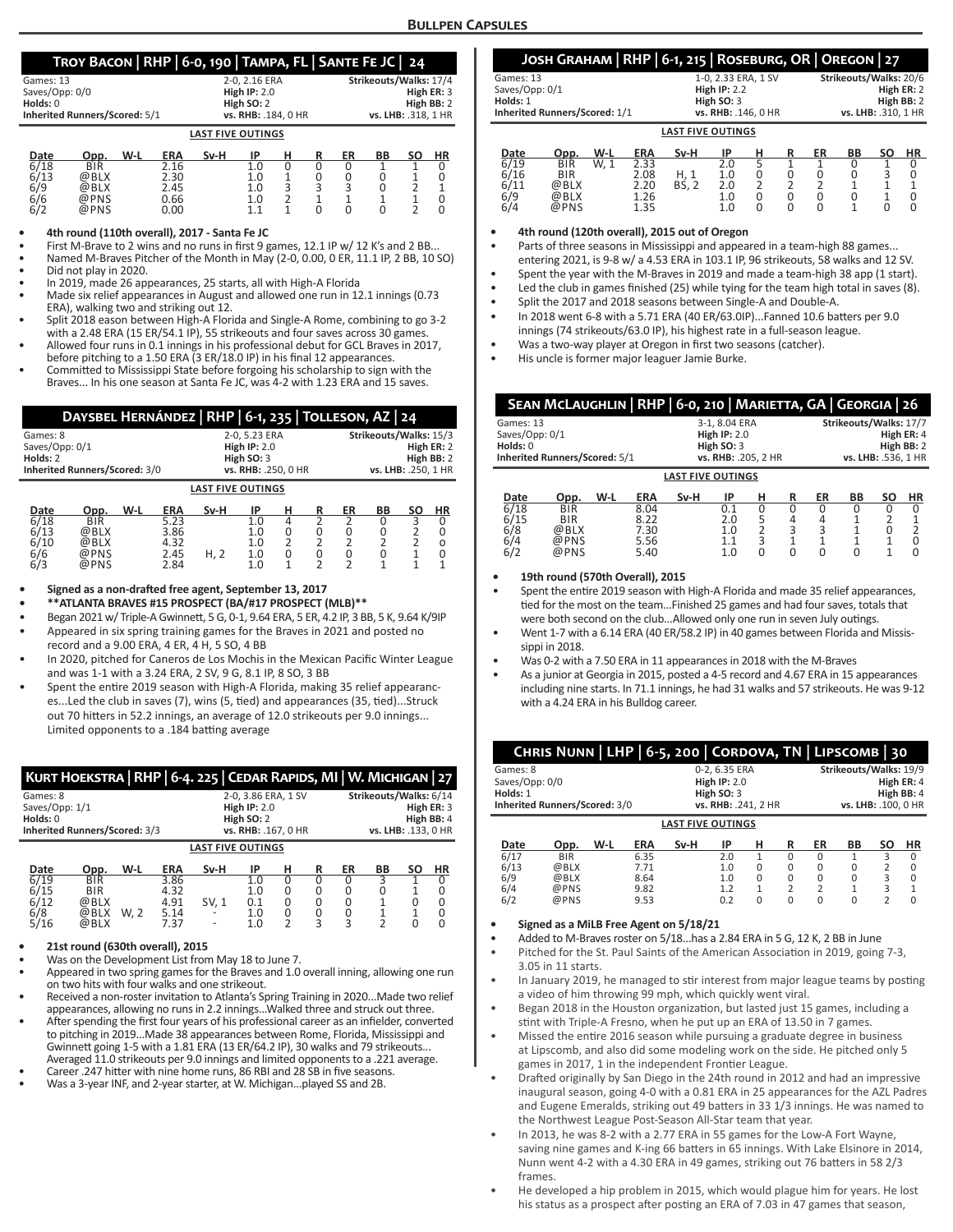| EMMANUEL RAMIREZ   RHP   6-2, 190   PUERTO, PLATA, DR   26 |  |  |  |
|------------------------------------------------------------|--|--|--|
|------------------------------------------------------------|--|--|--|

| Games: 7                      |      |            | 1-0, 9.72 ERA |                          | Strikeouts/Walks: 11/5 |   |    |                     |    |           |  |  |  |
|-------------------------------|------|------------|---------------|--------------------------|------------------------|---|----|---------------------|----|-----------|--|--|--|
| Saves/Opp: 0/0                |      |            |               | High $IP: 2.2$           |                        |   |    | High ER: 4          |    |           |  |  |  |
| Holds: 0                      |      |            |               |                          | High SO: 4             |   |    | High BB: 2          |    |           |  |  |  |
| Inherited Runners/Scored: 3/0 |      |            |               | vs. RHB: .263, 1 HR      |                        |   |    | vs. LHB: .385. 1 HR |    |           |  |  |  |
|                               |      |            |               | <b>LAST FIVE OUTINGS</b> |                        |   |    |                     |    |           |  |  |  |
| Date                          | Opp. | <b>ERA</b> | Sv-H          | ΙP                       | н                      | R | ER | ВB                  | SΟ | <b>HR</b> |  |  |  |
| 6/18                          | BIR  | 9.72       |               | በ ን                      |                        |   |    |                     |    |           |  |  |  |

| 6/18 | BIR        | 9.72  | ◡.∠ |  |  |  |
|------|------------|-------|-----|--|--|--|
| 6/15 | <b>BIR</b> | 8.22  | 0.2 |  |  |  |
| 6/4  | @PNS       | 9.00  | 1.0 |  |  |  |
|      | @PNS       | 10.50 | 1.0 |  |  |  |
| 5/27 | MTG        | 10.80 |     |  |  |  |
| 5/23 | СНА        | 7.71  |     |  |  |  |
|      |            |       |     |  |  |  |

**• Signed to a minor league contract by the Braves on 5/18/21**

- Split the 2019 season between Double-A Amarillo and Triple-A El Paso in the Padres organization, going 8-8 with a 6.19 ERA (89 ER/129.1 IP), 116 strikeouts, 50 walks in 27 games, 21 starts.
- Pitched at three levels of the Padres system in 2018 going 8-8 with a 4.28 ERA (55 ER/115.2 IP), 136 strikeouts, 37 walks in 31 games, 16 starts.

|                                                    | МАТТ WITHROW   RHP   6-4, 235   ODESSA, TX   ТЕХАЅ ТЕСН   27 |     |                                      |                                                                        |                          |                    |               |                                                                            |    |        |             |  |
|----------------------------------------------------|--------------------------------------------------------------|-----|--------------------------------------|------------------------------------------------------------------------|--------------------------|--------------------|---------------|----------------------------------------------------------------------------|----|--------|-------------|--|
| Games: 11 (3 starts)<br>Saves/Opp: 0/0<br>Holds: 1 | Inherited Runners/Scored: 0/0                                |     |                                      | 1-0, 1.93 ERA<br>High $IP: 4.0$<br>High $SO: 5$<br>vs. RHB: .120, 0 HR |                          |                    |               | Strikeouts/Walks: 29/14<br>High ER: 2<br>High BB: 3<br>vs. LHB: .173, 1 HR |    |        |             |  |
|                                                    | <b>LAST FIVE OUTINGS</b>                                     |     |                                      |                                                                        |                          |                    |               |                                                                            |    |        |             |  |
| Date                                               | Opp.                                                         | W-L | <b>ERA</b>                           | Sv-H                                                                   | IP                       | н                  | R             | ER                                                                         | BB | SΟ     | <b>HR</b>   |  |
| 6/20<br>6/16<br>6/10<br>6/6<br>6/3                 | <b>BIR</b><br><b>BIR</b><br>@BLX<br>@PNS<br>@PNS             |     | 1.93<br>2.01<br>1.77<br>1.47<br>0.52 | H, 1                                                                   | 1.0<br>2.0<br>2.0<br>1.0 | 3<br>1<br>$\Omega$ | $\Omega$<br>2 | 0<br>2<br>O                                                                | 0  | 3<br>3 | 0<br>0<br>0 |  |

# **• 6th round (180th Overall), 2015**

- Just 1 ER allowed over his first 7 outings (3 starts), 19 K's, 11 BB's, 0.52 ERA
- Holding opponents to just a .117 batting average so far this year
- Struck out five and walked two over 2.0 innings on Opening Night (5/5 vs. PNS) in his first M-Braves outing since 2017.
- Missed most of 2017 and 2018 seasons with right shoulder impingement syndrome
- Combined to make 19 appearances, 10 starts in 2019, between High-A Florida and the GCL Braves, going 4-4 with a 4.02 ERA (21 ER/47.0 IP), 22 walks and 51 strikeouts... Missed the first month of the season recovering from a 2018 season-ending injury.
- Father, Mike, played baseball at Texas (1980-81) and was drafted in the seventh round of the 1981 MLB Draft by the Chicago White Sox... played parts of three seasons in the White Sox organization while advancing to Double-A (1981-84).
- Brother, Chris, was drafted No. 20 overall in the first round of the 2007.

**MIS** 

10

2.87 42 42  $\mathbf 0$   $\mathbf{0}$  $\mathbf{0}$  $\mathbf{0}$ 

# **Brandon White | RHP | 6-2, 215 | Chapin, SC | Lander U | 26**

| Games: 13                     |      |            |      | 1-1, 1.80 ERA, 7 SV |                |  |    |             | Strikeouts/Walks: 16/9 |    |            |  |  |
|-------------------------------|------|------------|------|---------------------|----------------|--|----|-------------|------------------------|----|------------|--|--|
| Saves/Opp: 4/4                |      |            |      |                     | High $IP: 2.0$ |  |    |             |                        |    | High ER: 1 |  |  |
| Holds: 1                      |      |            |      |                     | High $SO:3$    |  |    | High $BB:2$ |                        |    |            |  |  |
| Inherited Runners/Scored: 0/0 |      |            |      | vs. RHB: .135, 0 HR |                |  |    |             | vs. LHB: .263, 0 HR    |    |            |  |  |
| <b>LAST FIVE OUTINGS</b>      |      |            |      |                     |                |  |    |             |                        |    |            |  |  |
| Date                          | Opp. | <b>ERA</b> | Sv-H | IP                  |                |  | ER | BB          | <b>SO</b>              | ΗR |            |  |  |

| 6/0  | <b>BIR</b> | W. | 1.80 |     | 1 N            |  |  |  |
|------|------------|----|------|-----|----------------|--|--|--|
| 6/16 | <b>BIR</b> |    | 1.93 | ، . | 1.0            |  |  |  |
| 6/11 | @BLX       |    | 2.08 |     | 0.2            |  |  |  |
| 6/10 | @BLX       |    | 2.19 |     | 1.0            |  |  |  |
| 6/6  | @PNS       |    | 2.38 |     | 1 <sub>0</sub> |  |  |  |
|      |            |    |      |     |                |  |  |  |

**• 12th round (349th Overall), 2017**

- 7-for-7 in save opps, ranking 3rd in the league
- Gave up his first run of 2021 in his sixth outing on 5/25 vs. MTG
- Made 34 relief appearances between High-A Florida (33 G) and Mississippi (1 G), going 3-5 with a 1.35 ERA (8 ER/53.1 IP), 27 walks and 61 strikeouts.
- Posted the lowest ERA on the Fire Frogs (1.40; min. 15.0 IP).
- Also led the club in games finished (26) and tied for second in saves (4).
- Named a Florida State League Mid-Season All-Star. (Had a 0.89 ERA (3 ER/30.1 IP) with 12 walks and 32 strikeouts prior to the break)
- Was a South Atlantic League Mid-Season All-Star in2017 with Rome after going 1-0 with a 1.67 ERA and eight saves in 20 appearances over the season's first half.

| BROOKS WILSON   RHP   6-2, 205   LAKELAND, FL   STETSON   25 |                     |                |               |                      |    |                         |        |  |  |  |
|--------------------------------------------------------------|---------------------|----------------|---------------|----------------------|----|-------------------------|--------|--|--|--|
| Games: 12                                                    |                     |                | 0-1, 1.89 ERA |                      |    | Strikeouts/Walks: 29/11 |        |  |  |  |
| Saves/Opp: 0/2                                               |                     | High $IP: 2.1$ |               |                      |    | High ER: 2              |        |  |  |  |
| Holds: 2                                                     |                     | High $SO:4$    |               |                      |    | High BB: 2              |        |  |  |  |
| Inherited Runners/Scored: 8/4                                | vs. RHB: .229, 0 HR |                |               | vs. LHB: . 103, 0 HR |    |                         |        |  |  |  |
| <b>LAST FIVE OUTINGS</b>                                     |                     |                |               |                      |    |                         |        |  |  |  |
| .                                                            | <br>---             | .              | $\sim$<br>    | -                    | -- | --                      | $\sim$ |  |  |  |

| Date | Opp.       | W-L  | <b>ERA</b> | Sv-H | IP  |  | ER | BВ | SΟ | ΗR |
|------|------------|------|------------|------|-----|--|----|----|----|----|
| 6/20 | BIR        |      | 1.89       |      |     |  |    |    |    |    |
| 6/17 | <b>BIR</b> |      | 7.12       |      |     |  |    |    |    |    |
| 6/13 | @BLX       | W. 1 | 2.30       |      | 1.0 |  |    |    |    |    |
| 6/5  | @PNS       |      | 2.13       |      |     |  |    |    |    |    |
| 6/1  | @PNS       |      | 2.38       |      | 1.0 |  |    |    |    |    |

#### **• 7th round (202nd Overall), 2018**

- Didn't allowed a run in first 8.1 innings of 2021 with 14 strikeouts and four walks.
- Made 24 appearances, 11 starts, all with High-A Florida in 2019.
- Went 3-3 with a 2.60 ERA (18 ER/62.1 IP), 16 walks and 56 strikeouts in his starts... Posted a 2.16 ERA (6 ER/25.0 IP) as a reliever.
- Began his professional career by making 17 relief appearances between Rookie Advanced Danville and Single-A Rome, registering a 1.30 ERA (4 ER/27.2IP) with nine walks and 25 strikeouts.
- Has made a total of 11 starts in his career.
- Baseball America First Team All-American in 2018 for Stetson (FL), had 20 saves in 32 total games in 2018, the most saves in a single season in school...Also A-Sun POY.

# **bullpen pitcher breakdown**

| # Player                    |                    | <b>Team T</b> |              | W  |                | <b>ERA</b> |     |             |              | <b>G GS CG SHO</b> |              | <b>GF HLD SV SVO</b>           |              |              | IP                                | н              | R        |    | ER HR HB     |              | <b>BBIBB</b>   |              | <b>SO</b> |            |                             |                | AVG WP BK GIDP | <b>TBF</b> |
|-----------------------------|--------------------|---------------|--------------|----|----------------|------------|-----|-------------|--------------|--------------------|--------------|--------------------------------|--------------|--------------|-----------------------------------|----------------|----------|----|--------------|--------------|----------------|--------------|-----------|------------|-----------------------------|----------------|----------------|------------|
| 33 Bacon, T                 |                    | <b>MIS</b>    | $\mathsf{R}$ | 2  | 0              | 2.16       | 13  | 0           | $\Omega$     | $\Omega$           | 5            | 0                              | $\mathbf 0$  | 0            | 16.2                              | 14             | 4        | 4  |              |              | 4              | $\mathbf 0$  | 17        | .233       | 0                           | $\mathbf 0$    | 0              | 67         |
| 27 Graham, J                |                    | <b>MIS</b>    | R            |    | 0              | 2.33       | 13  | $\mathbf 0$ | $\mathbf{0}$ | $\Omega$           | 8            | 1                              |              | 3            | 19.1                              | 16             |          | 5  |              | $\bf{0}$     | 6              |              | 20        | .208       | 7                           | $\mathbf{0}$   | $\Omega$       | 83         |
| 69 Hartman, M               |                    | <b>MIS</b>    | R            | 0  |                | 6.35       | 3   | 0           | 0            | $\Omega$           | 0            | 0                              | 0            | $\bf{0}$     | 5.2                               | 4              | 6        | 4  |              | $\bf{0}$     | 8              | 0            | -7        | .190       | 0                           | 0              |                | 29         |
| 21 Hernández, D             |                    | <b>MIS</b>    | R            | 2  | $\bf{0}$       | 5.23       | 8   | 0           | $\mathbf 0$  | $\mathbf{0}$       | 5            | 2                              | $\mathbf{0}$ | 1            | 10.1                              | 10             | 7        | 6  |              | $\mathbf{0}$ | 3              | $\bf{0}$     | 15        | .250       | 1                           | $\bf{0}$       |                | 44         |
|                             | 15 Higginbotham, J | <b>MIS</b>    | L            | 0  | 0              | 0.00       |     | 0           | 0            | $\Omega$           | 0            | 0                              | $\mathbf 0$  | $\Omega$     | 2.0                               | 0              | $\Omega$ | 0  | $\Omega$     | $\bf{0}$     | 0              | $\bf{0}$     | 3         | .000       | 0                           | 0              | $\Omega$       | 6          |
| 19 Hoekstra, K              |                    | <b>MIS</b>    | R            | 2  | $\bf{0}$       | 3.86       | 8   | 0           | $\Omega$     | $\Omega$           | 3            | 0                              | -1           | 1            | 9.1                               | $\overline{4}$ | 4        | 4  | $\Omega$     | 2            | 14             | $\Omega$     | 6         | .148       | 5                           | $\mathbf{0}$   |                | 44         |
| 48 Javier, O                |                    | <b>MIS</b>    | R            | 0  | $\Omega$       | 27.00      |     | 0           | $\mathbf{0}$ | $\bf{0}$           | 0            | 0                              | $\mathbf 0$  | $\bf{0}$     | 1.1                               | 3              | 4        | 4  |              | $\bf{0}$     | 3              | $\bf{0}$     | 2         | .500       |                             | $\bf{0}$       | $\Omega$       | 9          |
| 18 Latcham, W               |                    | <b>MIS</b>    | R            |    |                | 3.86       | 9   | 0           | 0            | $\Omega$           |              | 3                              | 0            | $\mathbf{0}$ | 11.2                              | 10             | 5        | 5  |              |              |                |              | 9         | 238        | 0                           | $\bf{0}$       |                | 52         |
| 14 McLaughlin, S            |                    | <b>MIS</b>    | $\mathsf{R}$ | 3  |                | 8.04       | 13  | 0           | $\mathbf{0}$ | $\mathbf{0}$       | 2            | 0                              | $\mathbf 0$  | 1            | 15.2                              | 23             | 16       | 14 | 3            | $\mathbf 0$  |                | $\bf{0}$     | 17        | .343       | 0                           | $\mathbf 0$    |                | 75         |
| 52 Mora, L                  |                    | <b>MIS</b>    | R            | 0  |                | 2.08       | 6   | 0           | 0            | $\Omega$           | 2            | 0                              | $\mathbf 0$  | $\bf{0}$     | 8.2                               | 6              | 3        | 2  | 0            | 0            | 10             | $\bf{0}$     | 6         | .200       | 3                           | 0              | 0              | 40         |
| 16 Nunn, C                  |                    | <b>MIS</b>    | Τ.           | 0  | 2              | 6.35       | 9   | 0           | $\Omega$     | $\Omega$           | 2            |                                | 0            | $\Omega$     | 11.1                              | 8              | 8        | 8  | 2            |              | 9              | 0            | 18        | .205       |                             | 0              |                | 50         |
| 9 Ramirez, E                |                    | <b>MIS</b>    | R            |    | 0              | 9.72       |     | 0           | $\bf{0}$     | 0                  |              | 0                              | $\mathbf 0$  | 1            | 8.1                               | 11             | 9        | 9  | 2            | $\mathbf{0}$ | 5              | $\bf{0}$     | 11        | .314       |                             | 0              | 0              | 40         |
| Stallings, M<br>$7^{\circ}$ |                    | <b>MIS</b>    | Τ.           | 0  | $\mathbf{0}$   | 5.40       |     | 0           | $\Omega$     | $\Omega$           | $\Omega$     |                                | $\mathbf 0$  | $\Omega$     | 1.2                               | 1              |          |    |              | $\Omega$     |                | $\Omega$     | 2         | .167       | 0                           | $\Omega$       | 0              | 7          |
| 20 White, B                 |                    | <b>MIS</b>    | R            |    |                | 1.80       | 13  | 0           | $\Omega$     | $\Omega$           | 11           |                                | 7            | 7            | 15.0                              | 10             | 4        | 3  | 0            |              | 10             |              | 17        | .179       |                             | $\mathbf{0}$   | $\Omega$       | 68         |
| 43 Wilson, B                |                    | <b>MIS</b>    | R            |    |                | 1.89       | 12  | 0           | 0            | $\Omega$           | 2            | 2                              | 0            | 2            | 19.0                              | 11             | 4        | 4  | 0            |              | 11             | 0            | 29        | .172       | 3                           | 0              | 0              | 77         |
| 40 Withrow, M               |                    | <b>MIS</b>    | $\mathsf{R}$ |    | 0              | 2.70       | 8   | 0           | $\mathbf 0$  | $\Omega$           | $\Omega$     |                                | $\Omega$     |              | 13.1                              | 8              | 5        | 4  | 0            |              | 8              | $\Omega$     | 22        | .178       | 0                           | 0              | $\Omega$       | 56         |
|                             |                    | <b>MIS</b>    |              | 15 | 8              | 4.09       | 125 | 0           | 0            | 0                  | 42           | 12                             | 9            | 17           | 169.1                             | 139            | 87       | 77 | 14           | 8            | 106            | 3            | 201       | .224       | 23                          | $\mathbf 0$    | 6              | 747        |
|                             |                    |               |              |    |                |            |     |             |              |                    |              |                                |              |              | <b>STARTING PITCHER BREAKDOWN</b> |                |          |    |              |              |                |              |           |            |                             |                |                |            |
|                             | # Player           | <b>Team T</b> |              | W  |                | <b>ERA</b> | G   |             |              |                    |              | <b>GS CG SHO GF HLD SV SVO</b> |              |              | IP                                | н              | R        | ER | <b>HR</b>    | <b>HB</b>    | <b>BB IBB</b>  |              | <b>SO</b> | <b>AVG</b> | <b>WP</b>                   | <b>BK GIDP</b> |                | <b>TBF</b> |
|                             | 26 Deal, H         | <b>MIS</b>    | -L           | 1  | $\overline{2}$ | 3.28       | 8   | 8           | $\mathbf{O}$ | $\Omega$           | 0            | 0                              | $\mathbf{0}$ | 0            | 35.2                              | 33             | 15       | 13 | $\mathbf 0$  | 3            | 17<br>$\Omega$ |              | 34        | .246       | 2<br>$\bf{0}$               |                | 6              | 156        |
|                             | 48 Javier, O       | <b>MIS</b>    | R            | 3  |                | 1.74       | 7   |             | $\Omega$     | $\Omega$           | $\mathbf 0$  | 0                              | $\mathbf 0$  | $\Omega$     | 31.0                              | 21             |          | 6  |              | 6            | 14             | $\mathbf 0$  | 37        | .196       | $\Omega$<br>4               |                | 4              | 128        |
|                             | 58 Kingham, N      | <b>MIS</b>    | $\mathsf{R}$ | 4  |                | 2.64       | 8   | 8           | $\Omega$     | $\Omega$           | $\mathbf 0$  | $\Omega$                       | $\bf{0}$     | $\Omega$     | 47.2                              | 43             | 14       | 14 | 3            | $\Omega$     |                | $\Omega$     | 31        | .240       | 2<br>$\Omega$               |                | з              | 188        |
|                             | 32 Puckett, A      | <b>MIS</b>    | $\mathsf{R}$ |    |                | 2.21       | 5   | 5           | $\mathbf{0}$ | $\Omega$           | $\mathbf{0}$ | $\Omega$                       | $\bf{0}$     | 0            | 20.1                              | 13             | 5        | 5  | $\mathbf{0}$ | 4            | 11             | 0            | 23        | .188       | 2<br>$\mathbf{0}$           |                |                | 84         |
|                             | 69 Rodriguez, J    | <b>MIS</b>    | R            |    |                | 1.61       | 4   | 4           | $\mathbf{O}$ | 0                  | $\mathbf{0}$ | 0                              | $\mathbf{0}$ | 0            | 22.1                              | 10             | 5        | 4  |              | 0            | 5              | 0            | 27        | .135       | 2<br>$\bf{0}$               |                |                | 79         |
| 7.                          | Stallings, M       | <b>MIS</b>    |              | 0  | 2              | 29.70      | 2   | 2           | $\Omega$     | $\Omega$           | $\mathbf 0$  | 0                              | $\mathbf{0}$ | $\Omega$     | 3.1                               | 8              | 11       | 11 | $\Omega$     |              | 4              | 0            | 5         | .444       | $\mathbf{0}$<br>$\mathbf 0$ |                | $\Omega$       | 23         |
|                             | 30 Toussaint, T    | <b>MIS</b>    | R            | 0  | $\Omega$       | 4.91       |     |             | $\Omega$     | $\Omega$           | $\mathbf 0$  | $\Omega$                       | $\bf{0}$     | $\Omega$     | 3.2                               |                | 2        | 2  | $\Omega$     |              | 2              | $\mathbf 0$  | 4         | .083       | $\Omega$                    |                | $\Omega$       | 15         |
|                             | 49 Vodnik, V       | <b>MIS</b>    | $\mathsf{R}$ | 0  |                | 2.51       | Δ   |             | $\Omega$     | $\Omega$           | $\mathbf{0}$ | $\Omega$                       | $\mathbf{0}$ | O            | 14.1                              | 11             | Δ        | 4  | $\Omega$     | $\Omega$     | 9              | $\mathbf{0}$ | 19        | .216       | $\Omega$<br>$\Omega$        |                | $\Omega$       | 60         |
|                             | 40 Withrow, M      | <b>MIS</b>    | R            | 0  | $\bf{0}$       | 0.90       | 3   | 3           | $\mathbf{0}$ | $\Omega$           | $\mathbf{0}$ | $\Omega$                       | $\mathbf{0}$ | $\Omega$     | 10.0                              | 4              |          |    |              | 0            | 6              | $\Omega$     | 7         | .125       | 0<br>$\Omega$               |                | $\Omega$       | 38         |

188.1

60

75

15

187

0

 $.213$ 

13  $\mathbf 0$  15 771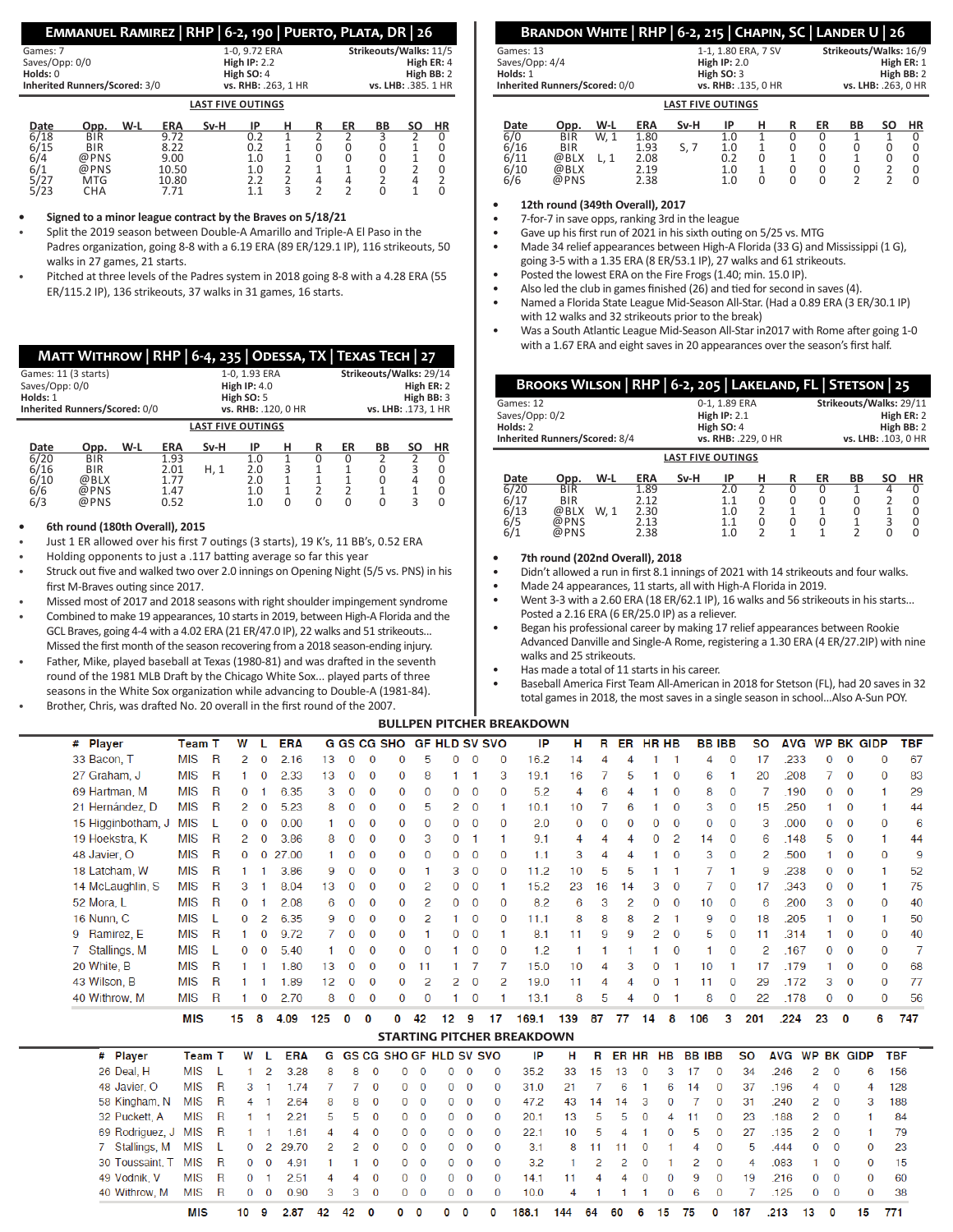# **CJ Alexander | INF | 6-5, 225 | Fort Wayne, IN | SCOF | 24**

| High Hits: 2 | Last HR: $6/1$ at PNS       |
|--------------|-----------------------------|
| High Runs: 2 | <b>Multi-Hit Games: 5</b>   |
| High HR: 1   | vs. LHP: .150, 2 HR, 6 RBI  |
| High RBI: 3  | vs. RHP: .212, 3 HR, 10 RBI |
|              |                             |

- 
- 

7th round (202nd Overall), 2018 - \*\*ATLANTA BRAVES #20 PROSPECT (MLB)\*\*<br>Tied for the team lead with 4 home runs<br>Hit first homer on 5/9 vs. PNS then a 2-HR game on 5/16 at BLX (2nd of career)<br>Received a non-roster invite to

- 
- Appeared in two 2020 spring training games...Took two at-bats and went hitless with a strikeout...Ended the season ranked by MLB.com as Atlanta's No. 18 prospect.
- In his first full pro season in 2019, limited to 43 games because of two separate inju-<br>ries...Hit .117 (15-for-128) with two doubles, two HR and eight RBI w/FLA/MIS<br>Sidelined three months with right elbow inflammation, fr
- 
- Hit his only two homers in the same game, on 8/7 at Jacksonville, his first career<br>multi-homer game.
- Played 3 seasons between Ball State, 2016-17, and the State College of Florida in 18

# **Justin Dean | OF | 5-8, 188 | Mauldin, SC | Lenoir-Rhyne | 24**

| <b>Last Game:</b> 1-4. RBI. K                 | High Hits: 3 | Last HR: 5/16 at BLX        |
|-----------------------------------------------|--------------|-----------------------------|
| <b>Series:</b> 7-17. 2B. 4 RBI. 2 R 2 BB. 7 K | High Runs: 2 | <b>Multi-Hit Games: 5</b>   |
| Current Streak: -2, 9 of 11 - .323 in June    | High HR: 1   | vs. LHP: .255. 0 HR. 5 RBI  |
| Season Long Streak: 5                         | High RBI: 2  | vs. RHP: .263. 2 HR. 12 RBI |

- **• 17th Round (502nd Overall), 2018 \*\*ATLANTA BRAVES #26 PROSPECT (MLB)\*\***
- Currently on a 5-game hitting streak, his second, batting .579 (11x19), 2 2B, 5 RBI
- First career four-hit game on 6/13 at BLX (4-5, 2B, 3 RBI), 2nd on 6/17 vs. BIR (4-4, RBI, R) Hit his first home run, a solo shot on 5/12 at Biloxi and second on 5/16 at Biloxi
- Reached base safely in first 14 games (5/5-5/20) and 17 of 18. Leads the league with 7 SB.
- Received a non-roster invite to Atlanta's spring training...appeared in ten games this spring, going 2-for-8 with a run and two stolen bases.
- Appeared in three spring training games in 2020, had one hit in three at-bats with a strikeout.
- Selected as Single-A Rome's Player of the Year in 2019 by the Braves. Was a South Atlantic League Post-Season All-Star leading the league in run scored (85),
- stolen bases (47) and triples (9)…Finished eighth in on-base percentage(.386), slugging
- percentage (.431) and OPS (.817). Played three seasons collegiately, 2016-18, at Lenoir-Rhyne in Hickory, N.C…In 141 games, batted .367/.467/.532 (202-for-551) with 34 doubles, a school-record 12 triples, 11 home runs, 88 RBI and 34 stolen bases.

# **Greyson Jenista | INF | 6-4, 230 | Houston, TX | Wichita St. | 24**

| <b>Last Game: 1-4, 2 K</b>                     | High Hits: 2 | Last $HR: 6/17$ vs. BIR     |
|------------------------------------------------|--------------|-----------------------------|
| <b>Series: 2-16. HR. 2 RBI. 2 R. 2 BB. 6 K</b> | High Runs: 1 | <b>Multi-Hit Games: 4</b>   |
| <b>Current Streak: 1</b>                       | High HR: 1   | vs. LHP: .105. 1 HR. 5 RBI  |
| Season Long Streak: 3                          | High RBI: 2  | vs. RHP: .226. 4 HR. 10 RBI |

- **• 2nd Round (49th Overall), 2018 \*\* #27 PROSPECT (BA)/#19 PROSPECT (MLB)\*\***
- Hit first HR in G1 of doubleheader on 5/7 vs. PNS...next on 5/12 at BLX
- Hit game-winning HR on 5/20 G2 vs. CHA 2-run HR, bot 6 in 3-1 win
- Received a non-roster invitation to Atlanta's Spring Training in 2020...played in nine games and went 3-for-12 (.250) with two home runs, two RBI, two walks and four runs scored...He was one of four Braves' to hit multiple home runs during the spring slate.
- In his first full pro season in 2019, split the campaign between Florida and Mississippi...hit .233/.318/.349 (99-for-424) with nine home runs, 55 RBI and 42 runs scored in 130 games.
- M-Braves Player of the Month in July...26 games batted .333/.402/.481 (27-for-81), leading the club in each of those three categories…Also hit three home runs and drove in 12.
- College teammate with PHI INF Alex Bohm...Hit .318 over 171 games for Wichita.

# **Drew Lugbauer | C/1B | 6-4, 225 | Pleasant Valley, NY | Michigan | 24**

| Last Game: 3-3, 2 2B, HR, 2 RBI, 2 R          | High Hits: 3 | Last $HR: 6/20$ vs. BIR     |
|-----------------------------------------------|--------------|-----------------------------|
| Series: 5-12, 2 2B, HR, 2 RBI, 4 R, 2 BB, 6 K | High Runs: 3 | <b>Multi-Hit Games: 7</b>   |
| <b>Current Streak: 3</b>                      | High HR: 1   | vs. LHP: .241, 0 HR, 2 RBI  |
| Season Long Streak: 3                         | High RBI: 4  | vs. RHP: .308. 5 HR. 15 RBI |

- **• 11th Round (320th Overall), 2017**
- Homers in consecutive games, 6/8 and 6/11 at BLX
- Hit first HR of 2021 on 5/16 at BLX off MIL rehabber Bobby Wahl
- Season high 4 RBI, 3-for-4, and a 437-foot HR (2) on 5/28 vs. MTG
- Played 127 games for High-A Florida in 2019 and led the club and finished fourth in the Florida State League in home runs (16)...Also had a team-best 26 doubles... Along with his one triple, totaled 43 extra-base hits, the third most in the FSL.
- All-Big Ten freshman team while helping the Wolverines win a conference title in 2015...played both third base and catcher at Michigan.
- Led Michigan with 12 home runs and a .518 slugging percentage in 2017
- Grew up a Mets fan and favorite player was David Wright and Carlos Beltran

# **Hendrik Clementina | C | 6-2, 250 | Willemstad, Curacao | 23**

| <b>Last Game:</b> 1-3. 2B. K on Sat | High Hits: 1 | <b>Last HR:</b> $(5/13$ at BLX) |
|-------------------------------------|--------------|---------------------------------|
| <b>Series:</b> 2-7. 2B. R. K        | High Runs: 1 | <b>Multi-Hit Games: -</b>       |
| <b>Current Streak: 2</b>            | High HR: 1   | vs. LHP: .067. 1 HR. 2 RBI      |
| Season Long Streak: 2               | High RBI: 2  | vs. RHP: .080. 0 HR. 0 RBI      |
|                                     |              |                                 |

- **• Minor League Free Agent on February 11, 2021**
- Hit first homer on 5/13 at BLX
- Broke out of an 0-for-27 on 6/18 with a single
- In 2020, played for Unipol Bologna of the Italian Baseball League and hit .278 (5 for-18) with three home runs, 11 RBI, five walks and a .440 OBP in six games.
- Has been selected to mid-season All-Star teams in the Reds organization from 2017-2019.
- In 2019, ranked among all Reds farm hands in home runs (14, T5th) and RBI (54, T7th).
- In 2018 slugged a career-best .497 in 96 games...His 18 home runs were fourth among Cincinnati minor leaguers.
- Was traded by the LAD to Cincinnati on 7/31/17 along with OF Scott Van Slyke for LHP Tony Cingrani.

# **Trey Harris | OF | 6-0, 225 | Austell, GA | Mizzou | 25**

| <b>Last Game: 1-4. R. 2 K</b> | <b>High Hits:</b> $4(6/2$ at PNS) | Last HR: $6/9$ at BLX      |
|-------------------------------|-----------------------------------|----------------------------|
| Series: 4-13, 2 R, BB, 6 K    | High Runs: 3                      | <b>Multi-Hit Games: 7</b>  |
| Current Streak: 2.8 of 9      | High HR: 1                        | vs. LHP: .182. 0 HR. 2 RBI |
| Season Long Streak: 5         | High RBI: 3                       | vs. RHP: .264. 1 HR. 9 RBI |

- **• 32nd Round (952nd Overall), 2018 \*\*BRAVES #26 (BA)/#14 (MLB)\*\***
- Game winning hit on 5/19 vs. CHA single in 8th of 4-3 win
- Had a 4-hit game on 6/2 at PNS with 2 doubles
- Received a non-roster invite to Atlanta's spring training for a second straight year...Hit .286 (4-for-14) with a double, run, three RBI, walk and stolen base in 13 games. Had his only multi-hit game on March 12 vs. Minnesota entering the game as a replacement for Marcell Ozuna.
- Non-Roster invite in 202in 11 games and went 3-for-15 (.200) with one
- triple, one home run, three RBI and two runs scored.
- 2019 Atlanta Braves Minor League Player of the Year and Florida Player of the Year by the Braves... Combined to hit .323/.389/.498 (152-for-470) with 14 home runs, 73 RBI, eight stolen bases and 73 runs scored in 131 games between Rome, Florida and Mississippi.
- Graduated from McEachern (GA) HS, approximately 13 miles from Truist Park

# **Shea Langeliers | C | 6-0, 225 | Keller, TX | Baylor | 23**

| Last Game: 1-5, walk-off HR, 2 K | High Hits: 4                     | Last $HR: 6/20$ vs. BIR     |
|----------------------------------|----------------------------------|-----------------------------|
| Series: 3-20, HR, RBI, R, 3 K    | High Runs: 4                     | <b>Multi-Hit Games: 7</b>   |
| <b>Current Streak: 1</b>         | <b>High HR: 3 (6/2 at PNS)</b>   | vs. LHP: .220. 2 HR. 4 RBI  |
| Season Long Streak: 4            | <b>High RBI:</b> $4(2 \times 1)$ | vs. RHP: .260. 8 HR. 16 RBI |
|                                  |                                  |                             |

## **• 1st Round (9th Overall), 2019**

- **• \*\*BRAVES #4 PROSPECT (BA)/#3 PROSPECT (MLB)\*\* \*\*MLB TOP 100 (#64)\*\***
- Walk-off home run on 6/20 vs. BIR (B9, 7-6 W). First walk-off HR of 2021 and first since Drew Waters on 5/7/19 vs. PNS
- Hit five home runs over six-game period from 6/2-6/8.
- 2 multi-homer games, 5/8 vs. PNS (2) 6/2 at PNS (3), 2nd 3-HR game in club history (Casteel, 7/3/19 at PNS)..
- AA-South POW: June 25-30: .421 AVG (8-19), GS HR, 2 2B, 5 RBI, 5 R, BB, 2 K
- Hit first career GS on 5/27 vs. MTG...had walk-off single on 5/30 vs. MTG in 10th
- Received a non-roster invite to Atlanta's spring training...Appeared in six games and hit .182 (2-for-11) with two runs, a double, RBI and three strikeouts.
- Let the Atlanta Braves with a .429 batting average in 2020 spring training, less than a year after being drafted...spent rest of season at alternate training site. • First catcher taken by Atlanta with its top overall selection in a draft since 1989,
- when the Braves took Tyler Houston second overall.
- Hit .255 ovr 54 games in first pro season for Rome, with two home runs, 12 doubles, 34 RBI in 54 games ...also caught 41% of basestealers.
- First Team all Big 12 at Baylor in 2019 as a junior, through out 56% of basestealsers.
- Set NCAA Tourny single-game record with 11 RBI on 6/1/19 vs. Nebraska.

# **Jalen Miller | INF | 5-11, 180 | Atlanta, GA | 24**

| Last Game: 0-3, 2 K on Sat<br><b>Series: 1-11, R, 5 K</b> | High Hits: 2<br>High Runs: 2 | Last $HR: 5/5$ vs. PNS<br><b>Multi-Hit Games: 2</b> |
|-----------------------------------------------------------|------------------------------|-----------------------------------------------------|
| <b>Current Streak: -</b>                                  | High HR: 1                   | vs. LHP: .241. 2 HR. 4 RBI                          |
| Season Long Streak: 6                                     | High RBI: 1                  | vs. RHP: .189. 0 HR. 1 RBI                          |

- **• Minor League Phase of Rule 5 Draft, from SF, in December, 2020**
- On a season-high 5-game hitting streak (5/30-6/9)
- Two of Miller's first three hits were home runs (Opening Night, 5/5 and 5/20 G2 vs. CHA.
- Hit walk-off sacrifice fly on 5/29 vs. MTG in 10th inning • Named an Eastern League Mid-Season All-Star in 2019 and stole 27 bases with
- Richmond, seventh most in the league... Led the Flying Squirrels in hits (106), RBI (48) and runs scored (55)...Played in a
- single-season career-most 135 games.
- Tabbed a California League Mid- and Post-Season All-Star with High-A San Jose in 2018... Hit for the cycle on 4/11/18 at Lancaster, going 5-for-7 with four RBI...Three days later, on 4/14, hit a walk-off two-run home run in the 11th inning.
- Attended Riverwood International Charter School in Sandy Springs, Ga., less than five miles from Truist Park...his family had Braves season tickets at Turner Field...
- Drafted by the San Francisco Giants out of high school, in the 3rd round (95th overall) in 2015... Was committed to play collegiately at Clemson before signing with the SF.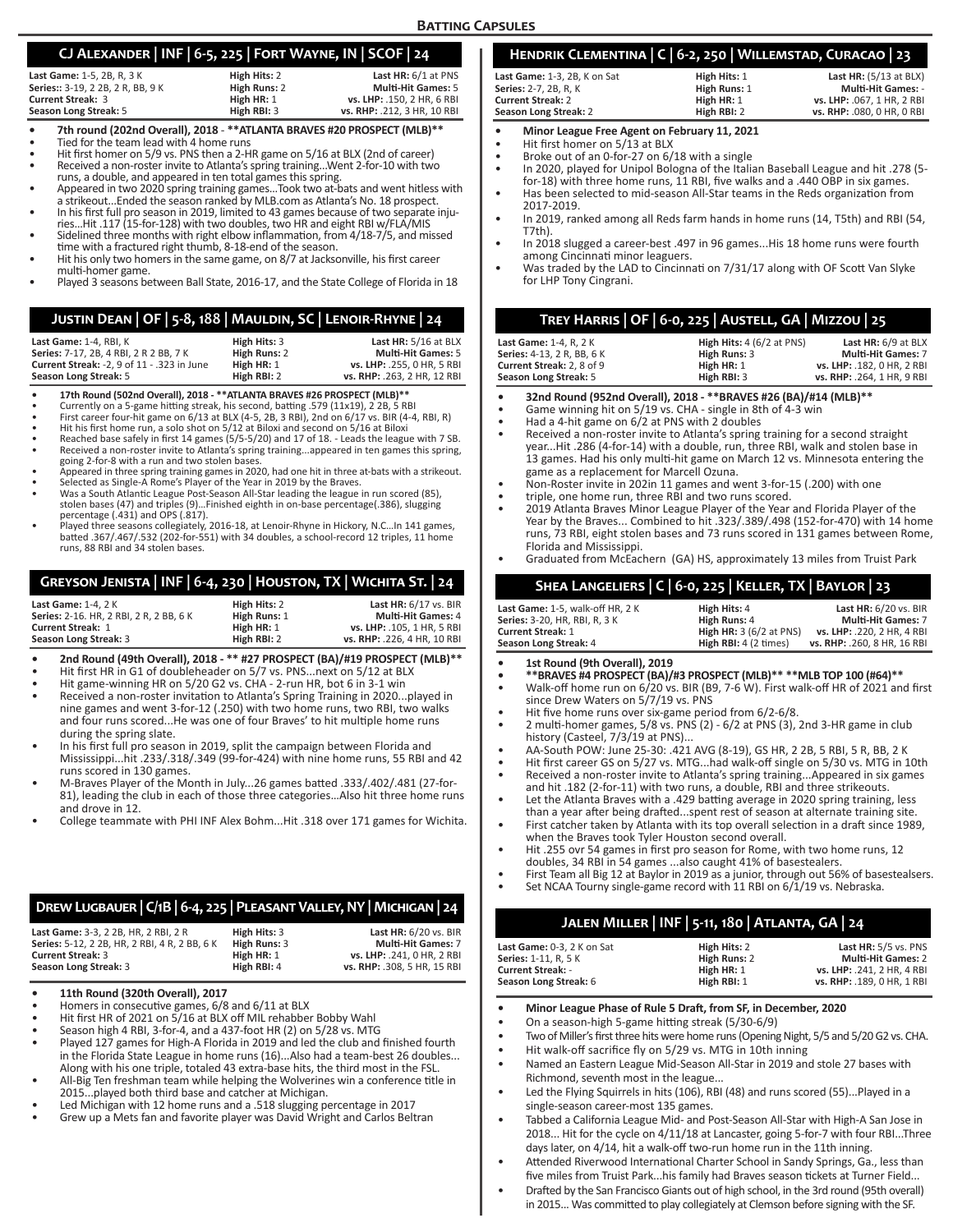# **Tyler Neslony | OF | 6-0, 210 | Dripping Springs, GA | Texas Tech | 27**

| <b>Last Game: 1-4, 2 K</b>   | High Hits: 1 | <b>Last HR: 5/14 at BLX G2</b> |
|------------------------------|--------------|--------------------------------|
| Series: 2-7, RBI, R, BB, 2 K | High Runs: 1 | <b>Multi-Hit Games: 1</b>      |
| <b>Current Streak: 3</b>     | High HR: 1   | vs. LHP: .167 0 HR. 0 RBI      |
| Season Long Streak: 3        | High RBI: 1  | vs. RHP: .167, 1 HR, 2 RBI     |

## **• 9th Round (259th Overall), 2016**

- Hit first home run in G2 of a doubleheader on 5/14, first since 7/9/19 vs. Biloxi
- Was on the Development List from 5/25 to 6/16.
- Placed on the development list on 5/25
- Appeared in 226 games for the M-Braves since 2017, most on the team, entering
- Batted injuries in 2019, but had a team-best .369 on-base percentage (min. 100 atbats)...Was placed on the injured list on three separate occasions, 4/4-5/1 (left thumb dislocation), 5/17-28 (left oblique strain) and 7/18-end of the season (left thumbstrain).
- Hit .244 over 125 games...Set career highs in hits (110), doubles (24) and RBI (48)... Ranked 10th among Atlanta farmhands in both RBI (48) and stolen bases (tied, 9)... Was named a Southern League Mid-Season All-Star.
- In his four-year college career at Texas Tech, his 663 at-bats were good for 10th all-time at Texas Tech...recorded 55 doubles at Tech, good for fifth in record books … totaled 339 bases, which ranks 10th all-time at Texas Tech.

# **Jefrey Ramos | OF | 6-2, 218 | Bonao, DR | 22**

| Last Game: 0-4, 2 K on Sat              | High Hits: 2 | Last $HR: 6/10$ at BLX     |
|-----------------------------------------|--------------|----------------------------|
| Series: 4-16, HR, 4 RBI, 3 R, 2 BB, 6 K | High Runs: 2 | <b>Multi-Hit Games: 4</b>  |
| Current Streak: 0 - .281/3/9 in June    | High HR: 1   | vs. LHP: .231. 2 HR. 7 RBI |
| Season Long Streak: 3                   | High RBI: 4  | vs. RHP: .157, 1 HR, 4 RBI |

- **• Signed as a non-drafted free agent on July 2, 2016**
- Hit home runs on consecutive days on 6/10-6/11 at Biloxi, first two of 2021
- Spent 7 days on the M-Braves Developmental List, 5/18-5/25
- Had first Braves hit of the season, ending Max Meyer's 4.1 no-hit innings on 5/5.
- Played in a single-season career best 128 games, all with High-A Florida...Led the team in RBI (56)...Finished the campaign tabbed by MLB.com as Atlanta's No. 28 prospect.
- In 2018, ranked in the Top 10 among Atlanta farmhands in home runs (T4th, 16), RBI (4th, 69) and slugging percentage (9th, .424) for Rome.
- Named by the organization as the GCL Braves Player of the Year in 2017 after batting .325 (38-for-177) and leading the team in home runs (6) and RBI (30).

# **Braden Shewmake | INF | 6-4, 205 | Wylie, TX | Texas A&M | 23**

| Last Game: 2-4, 2B, R, 2 RBI, 2 K             | High Hits: 3 | Last $HR: 6/18$ vs. BIR     |
|-----------------------------------------------|--------------|-----------------------------|
| Series: 6-21, 2 2B, HR, 6 RBI, 5 R, 2 BB, 3 K | High Runs: 3 | <b>Multi-Hit Games: 5</b>   |
| Current Streak: 1.230/3/10 in June            | High HR: 1   | vs. LHP: .146. 1 HR. 4 RBI  |
| Season Long Streak: 4                         | High RBI: 2  | vs. RHP: .165. 3 HR. 12 RBI |

- **• 1st Round (21st Overall), 2019**
- **• \*\*ATLANTA BRAVES #8 PROSPECT (BA)/#4 PROSPECT (MLB)\*\***
- Hit first homer on 5/13 at BLX...and second at BLX on 6/9
- Received a non-roster invite to Atlanta's spring training...Appeared in 17 games, batting .111 (2-for-18) with a run, three walks, three stolen bases, six strikeouts.
- Played in 11 spring training games in 2020 and went 4-for-15 (.267) with one double, two RBI, one walk and three runs scored...Played every inning defensively at shortstop (9 games, 0 starts, 32.1 total innings)...finished year at alt site.
- Played in 65 games between Rome and Mississippi in 2019 after getting drafted by the Braves in June...Hit .300/.371/.425 (74-for-247) with three home runs, 40 RBI, 44 runs scored and 13 stolen bases.
- Played at Texas A&M...In three seasons with the Aggies, hit .323 with 22 home runs and 161RBI...Was an All-SEC First Team selection in each of his first two years. with the Aggies

# **Jacob Pearson | OF | 6-1, 200 | West Monroe, LA | 24**

| Last Game: 0-3, BB, 2 K on Sat<br><b>Series:</b> 1-7. 3B. R. BB | High Hits: 2<br>High Runs: 1 | Last $HR: 6/13$ at BLX<br><b>Multi-Hit Games: 2</b> |
|-----------------------------------------------------------------|------------------------------|-----------------------------------------------------|
| Current Streak: 0.4 of 6                                        | High HR: 1                   | vs. LHP: .125. 1 HR. 3 RBI                          |
| Season Long Streak: 2                                           | High RBI: 2                  | vs. RHP: .206. 2 HR. 3 RBI                          |
|                                                                 |                              |                                                     |

- **• Minor League Phase of Rule 5 Draft, from MIN, in December, 2020**
- Hit first home run on 5/9 vs. PNS and second on 5/16 at BLX.
- Split 2019 season between Single-A Cedar Rapids and High-A Fort Myers in the Twins organization, hitting .233 (95-for-408) with 47 runs scored, 22 doubles, three triples, five home runs, 41 RBI and 43 walks in 117 games...Set single-season career highs in hits, doubles, RBI and walks. 2018: Hit a career-best .237 in 78 games with Cedar Rapids.
- Was traded by the Angels to the Minnesota Twins on 12/6 for international bonus pool money.
- Drafted by LAA out of high school, in the 3rd round (85th overall) in 2017.
- Was committed to LSU prior to signing with the Angels...Originally committed to Mississippi State, but switched prior to his senior season.

| WENDELL RIJO   INF   5-11, 175   LA ROMANA, DR |              |                            |
|------------------------------------------------|--------------|----------------------------|
| Last Game: 1-2, RBI, R, 2 BB                   | High Hits: 2 | Last HR: 6/3 at PNS        |
| Series: 2-13, 2 RBI, 2 R, 3 BB, 2 K            | High Runs: 2 | <b>Multi-Hit Games: 4</b>  |
| <b>Current Streak: 1</b>                       | High HR: 1   | vs. LHP: .300. 0 HR. 1 RBI |
| Season Long Streak: 8                          | High RBI: 2  | vs. RHP: .174, 2 HR, 7 RBI |

- **• Minor League Phase of Rule 5 Draft, from NYY, in December, 2019**
- Had a team-best 8-game hitting streak, 5/29-6/8)
- The Braves are Rijo's fourth MLB organization, Red Sox, Brewers, Yankees, Braves.
- Originally signed by Boston as a non-drafted free agent on 7/6/2012.
- Played across three levels of the Yankees' system, combining to hit .258/.325/.438 (90-for-349) with a singleseason career most 13 home runs and 44 RBI in 103 games between Single-A Tampa, Double-A Trenton and Triple- Scranton/WB.
- Began 2018 year in Milwaukee's organization, with Double-A Biloxi, before being acquired by New York (AL) on 6/15 as the "player to be named later" in the 5/25 trade that sent C Erik Kratz to the Brewers.
- Traded to Milwaukee along with RHP Aaron Wilkerson in exchange for INF Aaron Hill on 7/7/16.

| RILEY UNROE   INF   5-11, 180   MESA, AZ   DESERT RIDGE HS   25 |                    |                            |
|-----------------------------------------------------------------|--------------------|----------------------------|
| Last Game: 0-2 on Tues                                          | High Hits: $3(2x)$ | Last HR: 6/11 at BLX       |
| Series: 0-2                                                     | High Runs: 1       | <b>Multi-Hit Games: 5</b>  |
| <b>Current Streak: -</b>                                        | High HR: 1         | vs. LHP: .267. 0 HR. 0 RBI |
| Season Long Streak: 4                                           | High RBI: 1        | vs. RHP: .250, 1 HR, 4 RBI |

- **• From LAA in Minor League PHase of Rule 5 Draft in December, 2018**
- Transferred to Mississippi on 5/18 was 1-for-14 start for the Stripers this season and appeared in six games.
- Unroe split the 2019 season between High-A Florida, Mississippi, and Triple-A Gwinnett, slashing .281/.361/.403 (126-for-449) with nine home runs, 60 RBI, 59 runs scored, and 14 stolen bases in 128 games.
- Posted single-season career highs in games played (128), runs scored (59), hits (126), doubles (22), home runs (9), RBI (60), walks (53, tied), and slugging percentage (.403).
- His 126 hits were tied for sixth-most in the Atlanta system.
- Turned down a scholarship to the University of Southern California to sign with Tampa Bay.
- Is the son of Tim Unroe, who played in parts of five major-league seasons, including a four-game stint with Atlanta in 2000.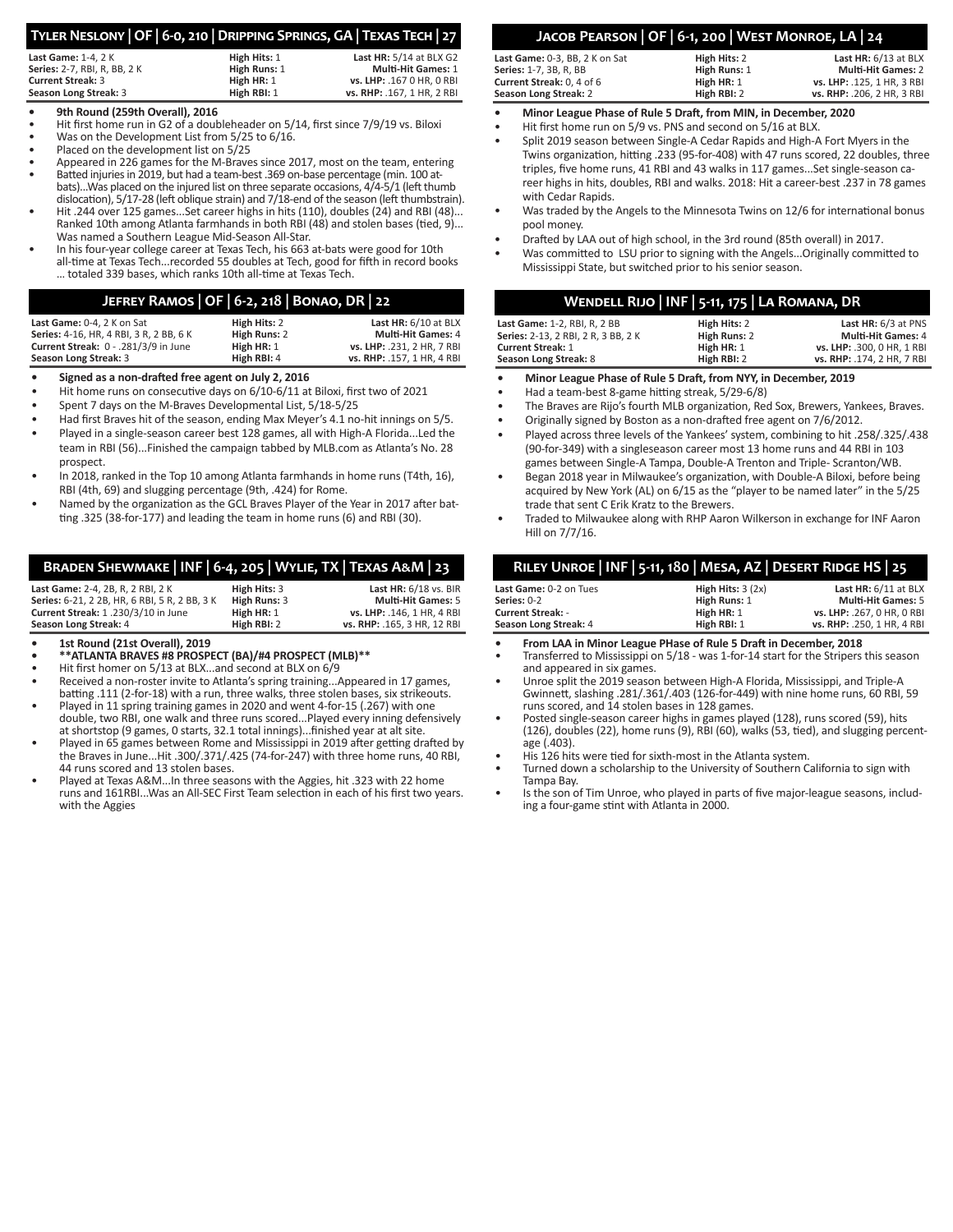# **2021 Statistical Breakdown**

| <b>CLUB MISCELLANEOUS</b> |
|---------------------------|

#### **Club Batting**

#### **Individual Batting**

| Most Consecutive Games with a HR2, 2 times (Last: Drew Lugbauer, 6/8, 6/11 at BLX) |  |
|------------------------------------------------------------------------------------|--|
|                                                                                    |  |
| Most Runs Batted In, Game 4 Langeliers (5/8 vs. PNS and 5/27 vs. MTG), Alexander   |  |
| (5/16 at BLX), Lugbauer (5/28 vs. MTG)                                             |  |
|                                                                                    |  |
|                                                                                    |  |

#### **Club Pitching**

## **Individual Pitching**

| Most Strikeouts, Game, Starter  8, Odalvi Javier (5/15 at BLX), Jose Rodriguez (6/11 at BLX) |  |
|----------------------------------------------------------------------------------------------|--|
|                                                                                              |  |
|                                                                                              |  |
|                                                                                              |  |
|                                                                                              |  |
|                                                                                              |  |
|                                                                                              |  |
|                                                                                              |  |

# **Club & Individual Fielding**

\* NEW M-BRAVES RECORD

\*\* NEW SOUTHERN LEAGUE RECORD

^ TIED M-BRAVES RECORD

#### **Ejections**

**Date Player/Coach Inning/Umpire** 5/16 at BLX **South Accord Wendell Rijo 3rd/Justin Whiddon** 5/16 at BLX **Dan Meyer Communist Communist Communist Communist Communist Communist Communist Communist Communist Communist Communist Communist Communist Communist Communist Communist Communist Communist Communist Communi** 5/21 vs. CHA Wyatt Toregas 9th/Robert Nunez

#### **2021 Award Winners**

#### **Farm Bureau Players of the Week**

EXAP Matt Withrow C Shea Langelie<br>
Shea Langeliers C Shea Langeliers<br>
OF Justin Dean 5/11-5/16 RHP Nolan Kingham OF Justin Dean 5/18-5/23 RHP Victor Vodnik INF Riley Unroe<br>5/25-5/30 RHP Daysbel Hernandez C Shea Langeliers 5/25-5/30 RHP Daysbel Hernandez C Shea Langeliers 6/1-6/6 RHP Nolan Kingham INF Wendell Rijor (1986)<br>6/8-6/13 RHP Nolan Kingham Information CF Justin Dean 6/8-6/13 RHP Nolan Kingham CF Justin Dean<br>6/16-6/20 RHP Nolan Kingham NG RHP The Braden Shewmake RHP Nolan Kingham

**Date Range Pitcher Hitter**

# **MiLB Double-A South Player of the Week**

#### **Date Range Player**<br>5/5-5/9 **Shea Lange** Shea Langeliers (8x19, HR, 2 2B, 5 RBI, 5 R, BB, .421 AVG)

**Pinot Project Pitcher of the Month**

**Month Player**<br>May **Player Player** 

Troy Bacon (2-0, 0.00 ERA, 11.1 IP, 0 R, 2 BB, 10 SO)

#### **Green Ghost Tacos Speedster of the Month**

**Month Player**

Justin Dean (7 SB)

#### **U.S. Air Force Dropping Bombs Power Hitter of the Month**

**Month Player**

C.J. Alexander (4 HR)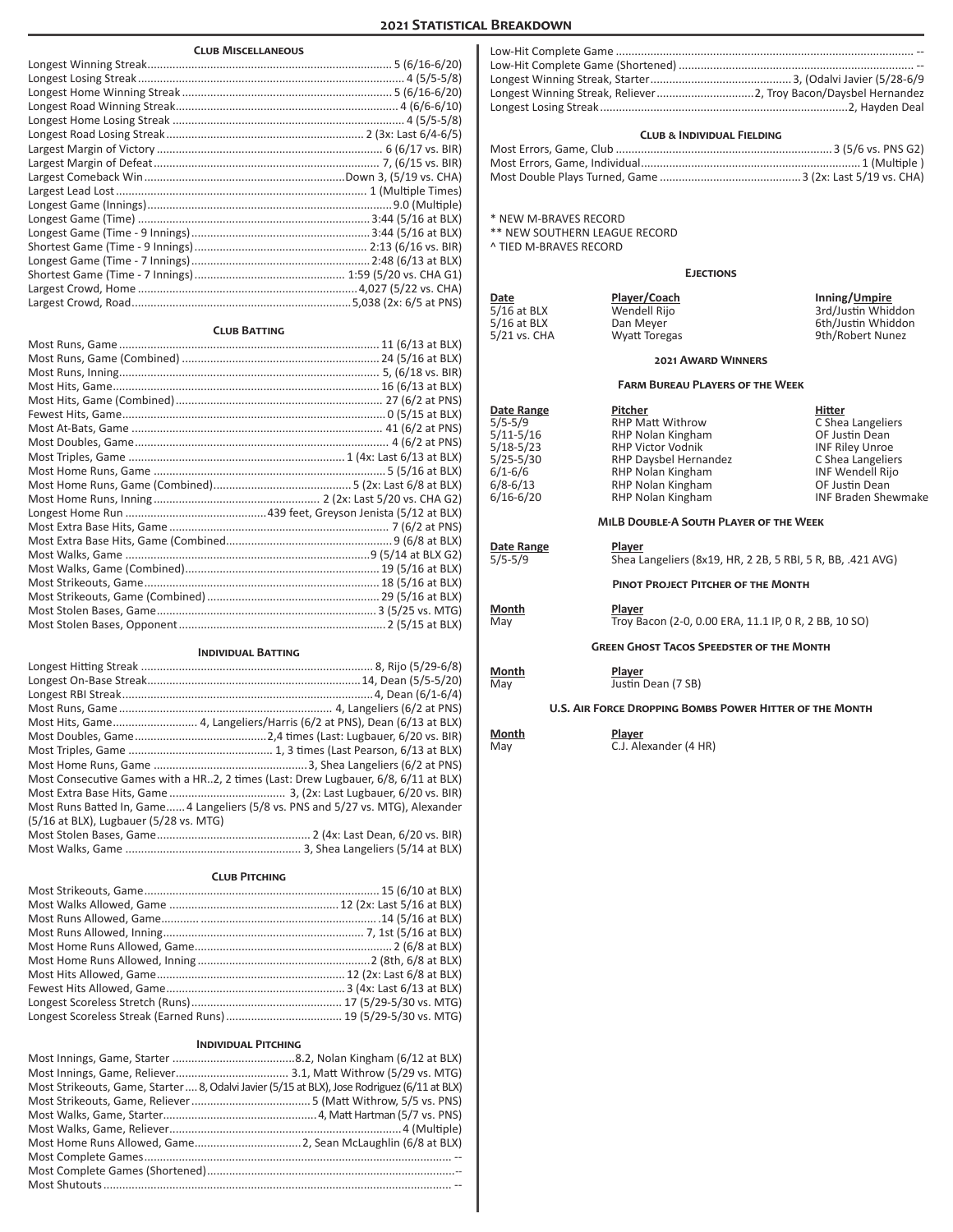# **All-Time Statistical Breakdown**

# **Last Time It Happened Against the Braves**

| <b>Hitting</b> |                                                                         |
|----------------|-------------------------------------------------------------------------|
|                |                                                                         |
|                |                                                                         |
|                |                                                                         |
|                |                                                                         |
|                |                                                                         |
|                |                                                                         |
|                |                                                                         |
|                |                                                                         |
|                |                                                                         |
|                |                                                                         |
|                |                                                                         |
|                |                                                                         |
|                |                                                                         |
|                |                                                                         |
|                |                                                                         |
|                | Back-to-Back Home Runs  Mark Contreras/Jimmy Kerrigan (8/21/19 vs. PNS) |
|                |                                                                         |
|                |                                                                         |
|                |                                                                         |
|                |                                                                         |
|                |                                                                         |
|                |                                                                         |

# **Pitching**

| No-Hitter through 7 (Combined Small/Vennaro/Kirby (5/15/21 at BLX)                   |
|--------------------------------------------------------------------------------------|
|                                                                                      |
|                                                                                      |
|                                                                                      |
|                                                                                      |
|                                                                                      |
|                                                                                      |
| Back-to-Back Shutouts Dobnak-Wentz-Clay & Barnes-De La Cruz-Bray (7/1-7/2/19 at PNS) |
|                                                                                      |
|                                                                                      |
|                                                                                      |
|                                                                                      |
|                                                                                      |

# **Miscellaneous**

| Nine Steals (Team), One Game. Gordon/Robinson/Nivar 2/Perez 3/Herrera/Smith (6/12/10 |  |
|--------------------------------------------------------------------------------------|--|
| vs CHA)                                                                              |  |
|                                                                                      |  |
|                                                                                      |  |
|                                                                                      |  |
|                                                                                      |  |
|                                                                                      |  |
|                                                                                      |  |

| Hitting |                                                                            |
|---------|----------------------------------------------------------------------------|
|         |                                                                            |
|         |                                                                            |
|         |                                                                            |
|         |                                                                            |
|         |                                                                            |
|         |                                                                            |
|         |                                                                            |
|         | Three RBI game by a pitcherTouki Toussaint (6/9/18 vs. PNS--2-3, 2B, 3 RBI |
|         | Back-To-Back Five-Hit Games  Emerson Landoni (7/12-13/15 at CHA)           |
|         |                                                                            |
|         |                                                                            |
|         |                                                                            |
|         |                                                                            |
|         |                                                                            |
|         |                                                                            |
|         |                                                                            |
|         | Lead-Off Home Run (Bottom 1st)  Cristian Pache (6/14/19 vs. MOB)           |
|         | Lead-Off Home Run (Back-to-Back Games)  Mycal Jones (4/25-26/14 at PNS)    |
|         |                                                                            |
|         |                                                                            |
|         |                                                                            |
|         |                                                                            |
|         | Back-to-Back Home Runs  Ryan Casteel/Connor Lien (8/29/19 at BLX)          |
|         | HR on Consecutive Pitches  Eric Duncan & Willie Cabrera (7/10/10 vs BIR)   |
|         | Multi-Home Run InningTyler Neslony/Ryan Casteel (4th, 7/3/19 at PNS)       |
|         |                                                                            |
|         |                                                                            |
|         | Walk-Off Hit (Non-HR)  Shea Langeliers (single) (5/30/21 vs. MTG)          |
|         |                                                                            |
|         |                                                                            |
|         |                                                                            |
|         |                                                                            |

**Last Time It Happened for the Braves**

# **Pitching**

| Two-Hitter De La Cruz/Hoekstra/Roney/Burrows (8/15/19 vs. BIR)                                      |  |
|-----------------------------------------------------------------------------------------------------|--|
| Three-HitterDeal/Bacon/Wilson/Nunn/Hernandez (6/13/21 at BLX)                                       |  |
|                                                                                                     |  |
|                                                                                                     |  |
|                                                                                                     |  |
|                                                                                                     |  |
| Back-to-Back Shutouts Muller/Custodio/Roney/Creasy & Davidson/Harrison (7/16-7/18 at JAX & vs. PNS) |  |
| Three Consecutive ShutoutsM. Coenen/B. O'Connor/M. Wright (6/26-28/05 at TNS)                       |  |
|                                                                                                     |  |
|                                                                                                     |  |
|                                                                                                     |  |
|                                                                                                     |  |

# **Miscellaneous**

| Two Position Players Pitched in a GameGustavo Nunez & David Rohm (4/18/14 vs HVL)   |
|-------------------------------------------------------------------------------------|
|                                                                                     |
|                                                                                     |
| Pitcher Batted Twice in One Inning  David Peterson (8/4/16 at PSC)                  |
| All Three Outfielders Recorded an OF AssistHarrilchak/Jones/Nelson (8/11/11 at MOB) |
|                                                                                     |
| Nine Steals (Team), One GameRozema/Burrus/Esquivel/Pope/Salty (5/1/07 at MOB)       |
|                                                                                     |
|                                                                                     |
|                                                                                     |
|                                                                                     |
|                                                                                     |
|                                                                                     |
|                                                                                     |
|                                                                                     |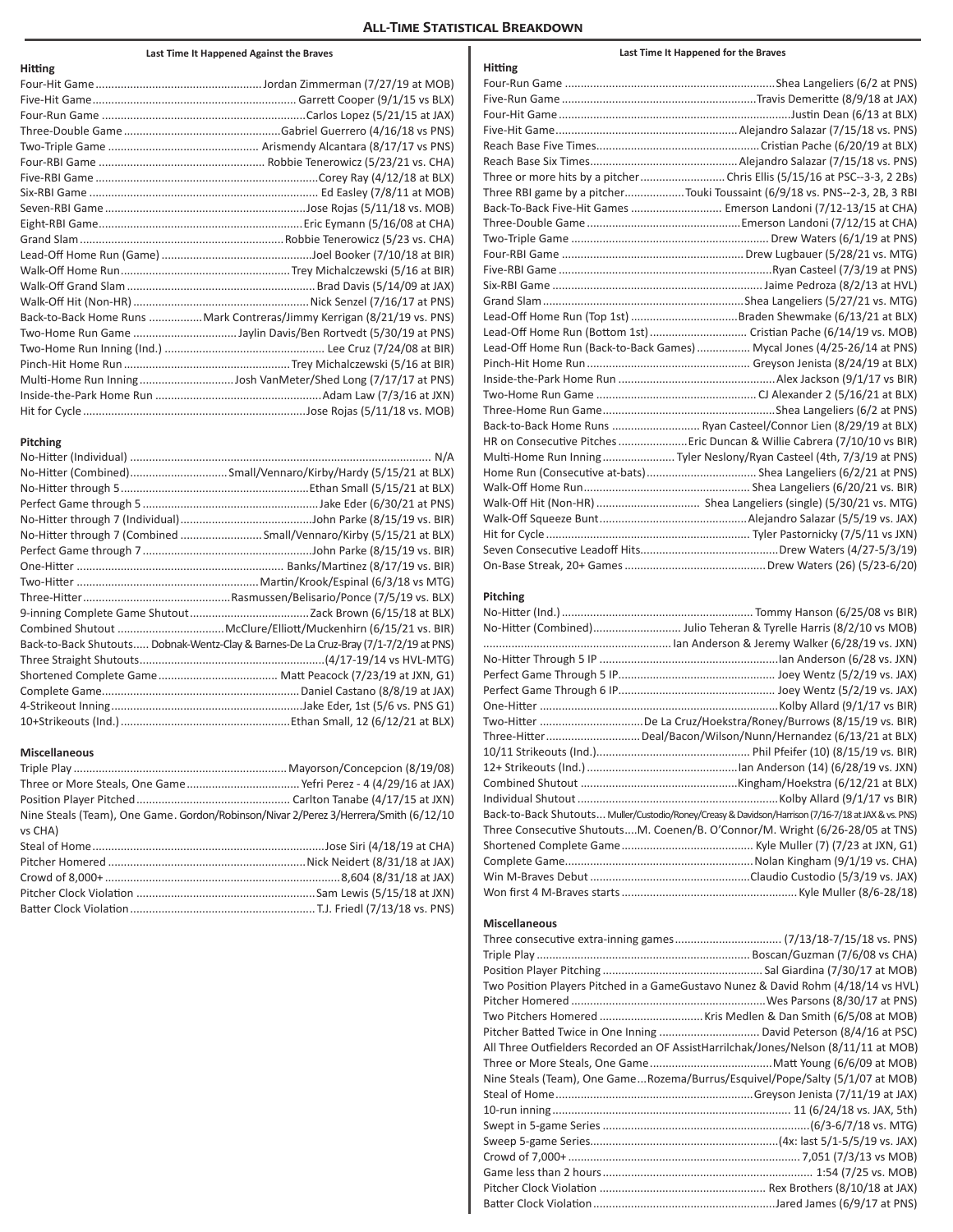| <b>GRAND SLAMS (ALL-TIME)</b> |                       |            |  |
|-------------------------------|-----------------------|------------|--|
| Date                          | Batter                | Opponent   |  |
| 7/17/05                       | Iker Franco           | <b>WTN</b> |  |
| 5/26/06                       | Michael Rosamond      | <b>BIR</b> |  |
| 7/27/06                       | Jarrod Saltalamacchia | <b>MOB</b> |  |
| 8/6/06                        | <b>Josh Burrus</b>    | <b>MTG</b> |  |
| 5/2/07                        | <b>Josh Burrus</b>    | <b>MTG</b> |  |
| 6/8/07                        | Mike Rozema           | <b>BIR</b> |  |
| 5/17/08                       | <b>Jason Perry</b>    | <b>CHA</b> |  |
| 5/14/10                       | Mauro Gomez           | <b>CHA</b> |  |
| 9/1/10                        | Mycal Jones           | <b>WTN</b> |  |
| 9/4/10                        | Michael Daniel        | <b>BIR</b> |  |
| 7/21/11                       | Antoan Richardson     | <b>JAX</b> |  |
| 6/7/12                        | Joe Terdoslavich      | <b>TNS</b> |  |
| 5/7/13                        | Jaime Pedroza         | <b>MTG</b> |  |
| 6/3/13                        | Luis Nunez            | <b>CHA</b> |  |
| 6/5/14                        | Kyle Kubitza          | <b>CHA</b> |  |
| 5/18/17                       | Carlos Franco         | <b>JAX</b> |  |
| 6/12/18                       | Carlos Martinez       | <b>PNS</b> |  |
| 4/15/19                       | Luis Valenzuela       | at CHA     |  |
| 5/27/21                       | Shea Langeliers       | <b>MTG</b> |  |
|                               |                       |            |  |

# **BACK-TO-BACK HOME RUNS (ALL-TIME)**

| Date<br><b>Batter</b> |                                       | Opponent   |  |
|-----------------------|---------------------------------------|------------|--|
| 4/20/05               | Scott Thorman & Brian McCann          | <b>MTG</b> |  |
| 4/10/07               | Jarrod Saltalamacchia & Matt Esquivel | <b>CAR</b> |  |
| 5/9/07                | Brent Lillibridge & Brandon Jones     | <b>WTN</b> |  |
| 6/25/07               | Clint Sammons & Van Pope              | <b>MTG</b> |  |
| 7/15/07               | Brandon Jones & Matt Esquivel         | <b>MTG</b> |  |
| 6/21/08               | Greg Creek & Kala Ka'aihue            | <b>MTG</b> |  |
| 7/31/08               | Reid Gorecki & Kala Ka'aihue          | <b>CHA</b> |  |
| 5/25(2)/09            | Brandon Hicks & Concepcion Rodriguez  | <b>MOB</b> |  |
| 8/7/09                | Brandon Hicks & Jason Heyward         | <b>HVL</b> |  |
| 5/14/10               | Mauro Gomez & Donell Linares          | <b>CHA</b> |  |
| 7/10/10               | Eric Duncan & Willie Cabrera          | <b>BIR</b> |  |
| 5/4/16                | Carlos Franco & Willians Astudillo    | <b>TNS</b> |  |
| 5/24/17               | Ronald Acuna & Travis Demeritte       | <b>PNS</b> |  |
| 7/5/17                | Connor Lien & Jared James             | <b>MOB</b> |  |
| 7/3/19                | Tyler Neslony & Ryan Casteel          | @PNS       |  |
| 8/27(1)/19            | Ryan Casteel & Connor Lien            | @BLX       |  |

# **Multi-Home Run Games (all-time)**

| Homers         | Date              | Batter                                       | Opponent                 |
|----------------|-------------------|----------------------------------------------|--------------------------|
|                | 7/3/19            | Ryan Casteel                                 | at PNS                   |
|                | 6/2/21            | Shea Langeliers                              | at PNS                   |
|                | 7/24/05           | Josh Burrus                                  | MOB                      |
|                | 8/11/05           | Luis Hernandez                               | <b>CHA</b>               |
|                | 8/20/05           | Michael Rosamond                             | JAX                      |
|                | 5/29/06           | <b>Barbaro Canizares</b><br>Michael Rosamond | <b>JAX</b><br><b>CAR</b> |
|                | 6/4/06<br>7/27/06 | Jarrod Saltalamacchia                        | <b>MOB</b>               |
|                | 4/10/07           | Jarrod Saltalamacchia                        | CAR                      |
|                | 4/24/07           | Jarrod Saltalamacchia                        | <b>BIR</b>               |
|                | 4/27/07           | <b>Brandon Jones</b>                         | <b>MOB</b>               |
|                | 5/6/07            | <b>Brandon Jones</b>                         | MTG                      |
|                | 7/15/07           | Matt Esquivel                                | <b>MTG</b>               |
|                | 5/23/08           | Kala Ka'aihue                                | <b>TNS</b>               |
|                | 5/29/08           | Jason Perry                                  | WTN                      |
|                | 6/6/08            | Jordan Schafer                               | MOB                      |
|                | 6/30/08           | Kala Ka'aihue                                | <b>MTG</b>               |
|                | 8/18/08           | Jordan Schafer                               | CAR                      |
|                | 8/25/09           | <b>Brandon Hicks</b>                         | <b>CHA</b>               |
|                | 7/2/10            | Mauro Gomez                                  | <b>BIR</b>               |
|                | 4/24/11           | Ernesto Mejia                                | MTG                      |
|                | 6/30(1)/11        | Donell Linares<br>Ed Lucas                   | <b>HVL</b><br><b>CAR</b> |
|                | 9/2/11<br>9/3/11  | Ernesto Mejia                                | <b>CAR</b>               |
|                | 8/4/12            | Joe Leonard                                  | <b>CHA</b>               |
|                | 5/19/13           | Braeden Schlehuber                           | <b>JAX</b>               |
|                | 6/9/13            | Christian Marrero                            | <b>PNS</b>               |
|                | 7/19/13           | Christian Bethancourt                        | <b>JXN</b>               |
|                | 8/5/13            | Barrett Kleinknecht                          | <b>HVL</b>               |
|                | 8/11/13           | Christian Bethancourt                        | <b>JXN</b>               |
|                | 4/26/14           | Kyle Kubitza                                 | <b>PNS</b>               |
|                | 5/23/14           | Cedric Hunter                                | <b>CHA</b>               |
|                | 7/16/14           | Daniel Castro                                | BIR                      |
|                | 7/31/16           | Connor Lien                                  | <b>PSC</b>               |
|                | 8/14/16           | Dustin Peterson                              | JAX                      |
|                | 8/17/16           | Jacob Schrader                               | <b>PSC</b>               |
|                | 5/31/17<br>6/3/17 | <b>Joey Meneses</b>                          | <b>JXN</b><br><b>JXN</b> |
|                | 8/2/17            | Travis Demeritte<br>Travis Demeritte         | MOB                      |
|                | 4/12/18           | Austin Riley                                 | at BLX                   |
|                | 8/9/18            | Travis Demeritte                             | at JAX                   |
|                | 8/10/18           | Connor Lien                                  | at JAX                   |
|                | 4/15/19           | Luis Valenzuela                              | at CHA                   |
|                | 4/19/19           | Connor Lien                                  | at CHA                   |
|                | 4/28/19           | Ray-Patrick Didder                           | at MOB                   |
|                | 5/10/19           | Andy Wilkins                                 | <b>PNS</b>               |
|                | 6/23/19           | <b>Ryan Casteel</b>                          | at BLX                   |
|                | 7/3/19            | Ryan Casteel                                 | at PNS                   |
|                | 8/7/19            | Ryan Casteel                                 | at JAX                   |
|                | 8/7/19            | C.J. Alexander                               | at JAX                   |
|                | 8/29/19           | Connor Lien                                  | CHA                      |
| $\overline{2}$ | 5/8/21            | Shea Langeliers                              | <b>PNS</b>               |
|                | 5/16/21           | CJ Alexander                                 | at BLX                   |

| <b>WALK-OFF HOME RUNS (ALL-TIME)</b> |                                                 |                                                  |                              |
|--------------------------------------|-------------------------------------------------|--------------------------------------------------|------------------------------|
| Date                                 |                                                 | <b>Batter</b>                                    | <u>Opponent</u>              |
| $\frac{4}{30/05}$                    |                                                 | <b>Brian McCann</b>                              | WTN                          |
| 4/11/06<br>7/20/06(2)                |                                                 | <b>Michael Rosamond</b><br><b>Brandon Jones</b>  | MOB<br><b>TNS</b>            |
| 8/24/06                              |                                                 | Michael Rosamond                                 | MOB                          |
| 4/11/07<br>8/30/08                   |                                                 | <b>Brandon Jones</b><br>Kala Ka'aihue            | CAR<br><b>WTN</b>            |
| 8/22/12                              |                                                 | <b>Bobby Stevens</b>                             | HVL                          |
| 4/18/13                              |                                                 | Christian Marrero                                | JXN                          |
| 6/9/13<br>8/23/14                    |                                                 | Christian Marrero<br>Gustavo Nunez               | <b>PNS</b><br><b>BIR</b>     |
| 6/9/16                               |                                                 | Levi Hyams                                       | <b>TNS</b>                   |
| 4/27/17                              |                                                 | Carlos Franco<br>Connor Lien                     | TNS<br>JAX                   |
| 7/25/17<br>5/25/18                   |                                                 | Tvler Marlette                                   | <b>JAX</b>                   |
| 5/7/19                               |                                                 | Drew Waters                                      | <b>PNS</b>                   |
| 6/20/21                              |                                                 | Shea Langeliers                                  | <b>BIR</b>                   |
|                                      |                                                 | <b>HOME RUNS IN CONSECUTIVE GAMES (ALL-TIME)</b> |                              |
| Games                                | Date                                            | Batter                                           | <u>Opponent</u>              |
| $\frac{3}{3}$                        | $\frac{4}{29-5}/\frac{1}{07}$<br>$5/13 - 15/10$ | Matt Esquivel<br>Cody Johnson                    | MOB<br>CHA                   |
| $\overline{\mathbf{3}}$              | 9/1(2)-3/12                                     | Evan Gattis                                      | MOB                          |
| 3<br>3                               | 5/15-17/13<br>5/6-8/17                          | <b>Jose Martinez</b><br>Carlos Franco            | HVL-JAX<br>BIR-MOB           |
| 3                                    | 5/16-18/17                                      | Carlos Franco                                    | BLX-JAX                      |
| 2                                    | 6/5-6/05                                        | Jonathan Schuerholz                              | <b>HVL</b>                   |
| 2<br>2                               | $6/21 - 22/05$<br>7/1-2/05                      | Scott Thorman<br>Jeff Francoeur                  | CAR<br>MOB                   |
| 2                                    | 5/30-31/06                                      | Michael Rosamond                                 | <b>CHA</b>                   |
| 2<br>2                               | 6/11-12/06<br>8/15-16/06                        | Michael Rosamond<br>Josh Burrus                  | CHA<br>TNS                   |
| 2                                    | 8/23-24/06                                      | Ray Serrano                                      | <b>MOB</b>                   |
| 2                                    | $4/9 - 10/07$                                   | Matt Esquivel                                    | HVL-CAR                      |
| $\overline{2}$<br>2                  | 4/10-11/07<br>4/16-17/07                        | Jarrod Saltalamacchia<br>Diory Hernandez         | <b>CAR</b><br><b>WTN</b>     |
| 2                                    | 7/15-17/07                                      | Brandon Jones                                    | MTG-JAX                      |
| $\overline{2}$<br>2                  | 4/18-19/08                                      | Diory Hernandez                                  | BIR-HVL                      |
| 2                                    | 4/20-21/08<br>4/25-26/08                        | Jason Perry<br>Jason Perry                       | <b>HVL</b><br>MOB            |
| $\overline{2}$                       | 5/8-9/08                                        | Kala Ka'aihue                                    | <b>WTN</b>                   |
| 2<br>2                               | 5/15-16/08<br>5/19-20/08                        | Reid Gorecki<br>Quentin Davis                    | <b>CHA</b><br><b>CHA-TNS</b> |
| $\overline{2}$                       | 6/16-17/08                                      | Reid Gorecki                                     | CAR.                         |
| 2                                    | 7/31-8/1/08                                     | Reid Gorecki                                     | CHA/HVL                      |
| $\overline{2}$<br>$\overline{2}$     | $8/3 - 4/08$<br>8/16-18/08                      | JC Holt<br>Jordan Schafer                        | <b>HVL</b><br>MOB-CAR        |
| 2                                    | 5/18(2)-19/09                                   | Willie Cabrera                                   | MTG                          |
| $\overline{2}$<br>$\overline{2}$     | 4/28-29/10                                      | Cody Johnson                                     | MTG-JAX<br>JAX               |
| 2                                    | 5/1-2/10<br>7/2-3/10                            | Cody Johnson<br>Luis Bolivar                     | <b>BIR</b>                   |
| $\overline{2}$                       | 7/9-10/10                                       | Willie Cabrera                                   | BIR                          |
| $\overline{2}$<br>2                  | $8/13 - 14/10$<br>9/1-2/10                      | Mauro Gomez<br>Mycal Jones                       | MTG<br><b>WTN</b>            |
| 2                                    | 4/16-17/11                                      | Donell Linares                                   | MOB                          |
| $\overline{2}$                       | 5/4(1&2)/11                                     | <b>Tyler Pastornicky</b>                         | <b>CHA</b>                   |
| $\overline{c}$<br>$\overline{c}$     | $6/17 - 18/11$<br>7/11-13/11                    | Ernesto Mejia<br>Ernesto Mejia                   | <b>JAX</b><br>MOB-TNS        |
| $\overline{2}$                       | 7/23-24/11                                      | Ernesto Mejia                                    | JAX                          |
| 2<br>2                               | 9/1-2/11<br>9/2-3/11                            | Ed Lucas<br>Ernesto Mejia                        | <b>CAR</b><br>CAR            |
| 2                                    | 5/4-5/12                                        | Evan Gattis                                      | <b>MOB</b>                   |
| 2                                    | 6/3(2)-4/12                                     | lan Gac                                          | <b>HVL</b>                   |
| 2<br>2                               | $8/18 - 19/12$<br>4/27-29(1)/13                 | Jaime Pedroza<br>Christian Marrero               | JXN-HVL<br>HVL               |
| 2                                    | $5/8 - 9/13$                                    | Kyle Russell                                     | <b>MTG</b>                   |
| 2<br>2                               | 7/18-19/13<br>8/11-13/13                        | Christian Bethancourt<br>Christian Bethancourt   | JXN<br><b>PNS</b>            |
| 2                                    | 8/14-15/13                                      | Tommy La Stella                                  | <b>PNS</b>                   |
| 2                                    | 4/25-26/14                                      | Mycal Jones                                      | PNS                          |
| 2<br>2                               | 4/28-30/14<br>$6/25 - 26/14$                    | Seth Loman<br>Seth Loman                         | PNS-JAX<br><b>BIR</b>        |
| 2                                    | 6/28-29/14                                      | Cedric Hunter                                    | BIR-HVL                      |
| 2<br>2                               | 8/19-20/14<br>8/22-23/14                        | Barrett Kleinknecht<br>Gustavo Nunez             | <b>MOB</b><br><b>BIR</b>     |
| 2                                    | $8/6 - 7/15$                                    | Kevin Ahrens                                     | MTG-BLX                      |
| 2                                    | 5/12-13/16                                      | Dustin Peterson                                  | MOB                          |
| 2<br>2                               | $7/6 - 7/16$<br>4/14-15/17                      | Jacob Schrader<br>Carlos Franco                  | <b>MTG</b><br>TNS            |
| 2                                    | 5/8-9/17                                        | <b>Travis Demeritte</b>                          | MOB                          |
| 2<br>2                               | $5/9 - 10/17$<br>5/12-13/17                     | Ronald Acuna<br><b>Travis Demeritte</b>          | MOB<br>BLX                   |
| 2                                    | $6/3 - 6/4/17$                                  | <b>Travis Demeritte</b>                          | JXN-BLX                      |
| 2                                    | 8/14-8/16/17                                    | Alex Jackson                                     | JAX-PNS                      |
| 2<br>2                               | 8/17-18/17<br>8/30/17 (DH)                      | Austin Riley<br>Austin Riley                     | <b>PNS</b><br>at PNS         |
| 2                                    | 9/1/17 (DH)                                     | Alex Jackson                                     | <b>BIR</b>                   |
| 2<br>2                               | 6/12(G1)-13/18<br>6/26-28/18                    | Alex Jackson<br>Luis Marte                       | PNS-at BLX<br>JAX-at PNS     |
| 2                                    | 7/10-7/11/18                                    | Tyler Marlette                                   | at BIR                       |
| 2                                    | 7/19-7/20/18                                    | Travis Demeritte                                 | at MTG                       |
| 2<br>2                               | 4/17-4/18/19<br>5/11-5/12/19                    | Cristian Pache<br>Alejandro Salazar              | at CHA<br>at MTG             |
| 2                                    | 5/29-5/30/19                                    | Tyler Neslony                                    | at PNS                       |
| 2<br>2                               | 6/14-6/15/19                                    | Drew Waters<br>Daniel Lockhart                   | vs. MOB                      |
| 2                                    | 7/28-7/29/19<br>7/28-31/19                      | Carlos Martinez                                  | at MOB<br>at MOB             |
| 2                                    | 8/27(1/2)/19                                    | <b>Riley Unroe</b>                               | at BLX                       |
| 2<br>2                               | 8/27(2)-8/29/19<br>$6/9 - 6/10/21$              | Connor Lien<br>Jefrey Ramos                      | <b>CHA</b><br>at BLX         |
| 2                                    | 6/8, 6/11/21                                    | Drew Lugbauer                                    | at BLX                       |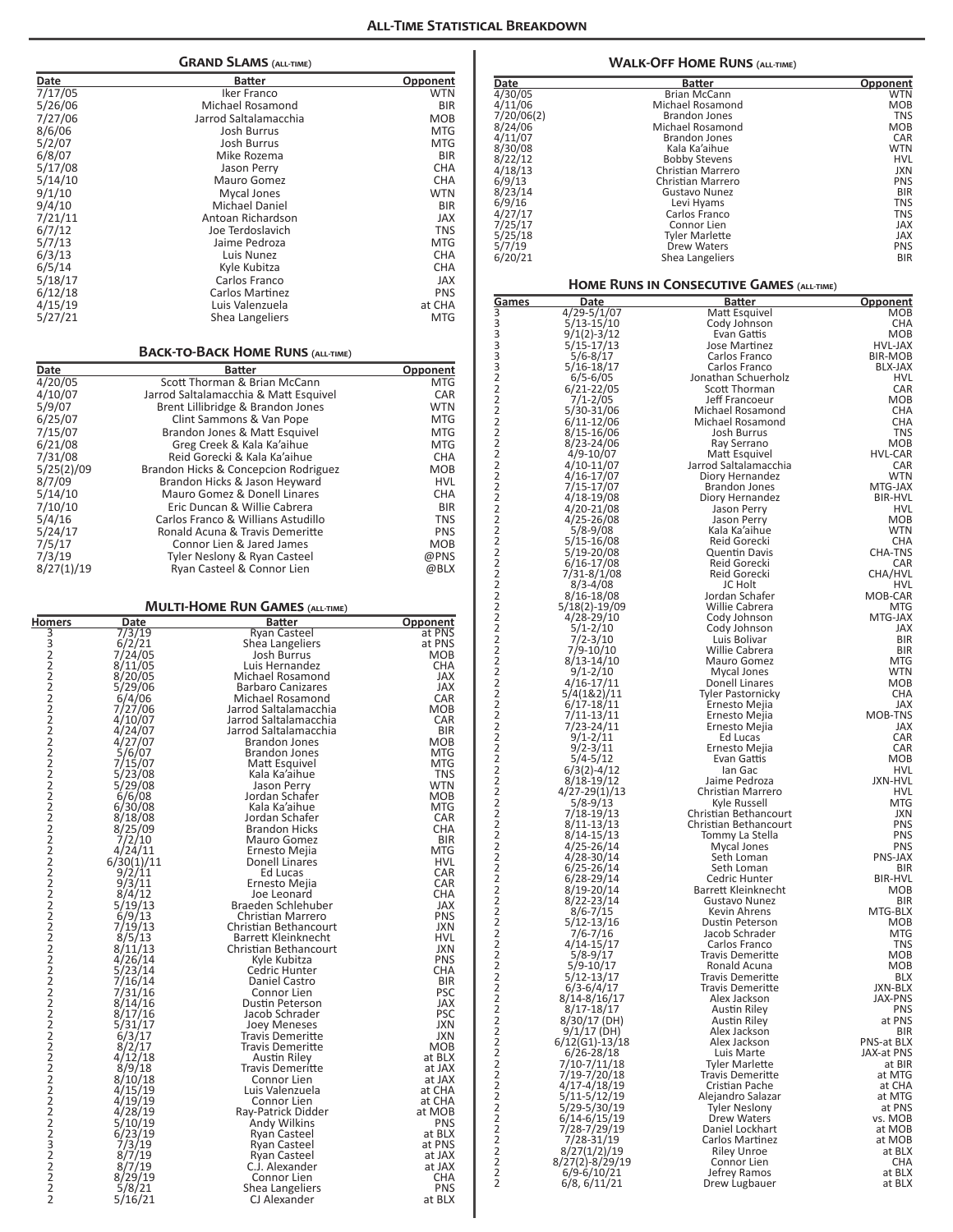| <b>DAILY &amp; MONTHLY BREAKDOWN</b> |         |         |           |            |         |         |           |  |  |
|--------------------------------------|---------|---------|-----------|------------|---------|---------|-----------|--|--|
| Day                                  | Home    | Road    | Total     | Month      | Home    | Road    | Total     |  |  |
| Monday                               | $0 - 0$ | $0 - 0$ | $0 - 0$   |            |         |         |           |  |  |
| Tuesday                              | $1 - 1$ | $1 - 1$ | $2 - 2$   | May        | $10-8$  | $2 - 4$ | $12 - 12$ |  |  |
| Wednesdav                            | $2 - 2$ | $3 - 0$ | $5 - 2$   | June       | $5 - 1$ | $8 - 4$ | $13 - 5$  |  |  |
| Thursday                             | $3 - 3$ | $1 - 1$ | $4 - 4$   | July       | $0-0$   | $0 - 0$ | $0 - 0$   |  |  |
| Fridav                               | $2 - 2$ | $2 - 3$ | $4 - 5$   | August     | $0-0$   | $0 - 0$ | $0 - 0$   |  |  |
| Saturday                             | $4 - 0$ | $1 - 2$ | $5 - 2$   | September  | $0 - 0$ | $0 - 0$ | $0 - 0$   |  |  |
| Sunday                               | $3 - 1$ | $2 - 1$ | $5 - 2$   | Postseason |         |         |           |  |  |
| Total                                | $15-9$  | $10-8$  | $25 - 17$ |            | $15-9$  | $10-8$  | 25-17     |  |  |

# **Starts By Position**

**1B:** Greyson Jenista (24), Drew Lugbauer (15), Riley Unroe (2)

**2B:** Jalen Miller (17), Wendell Rijo (19), Riley Unroe (5)

**3B:** CJ Alexander (30), Wendell Rijo (8). Riley Unroe (3) **SS:** Braden Shewmake (32), Wendell Rijo (5), Riley Unroe (4)

**LF:** Jefrey Ramos (20), Tyler Neslony (6), Jacob Pearson (12), Greyson Jenista (3)

**CF:** Justin Dean (38), Tyler Neslony (1), Jacob Pearson (3) **RF:** Trey Harris (37), Jacob Pearson (3), Greyson Jenista (1)

C: Shea Langeliers (32), Hendrik Clementina (9), Drew Lugbauer (1)<br>P: Hayden Deal (8), Nolan Kingham (8), Micto Kavator (7), Victor Vodnik (4),<br>Matt Withrow (3), Al Puckett (5), Jose Rodriguez (4), Touki Toussaint (1)<br>DH:

# **Starts By Batting Order**

**1:** Justin Dean (27), Wendell Rijo (2), Braden Shewmake (10), Riley Unroe (2)

- **2:** Braden Shewmake (19), Wendell Rijo (5), Riley Unroe (6), Justin Dean (9), Jacob Pearson (1), Harris (1)
- **3:** Trey Harris (23), Greyson Jenista (1), Shea Langeliers (11), CJ Alexander (3), Wendell Rijo (2), Drew Lugbauer (1)
- **4:** Shea Langiliers (18), CJ Alexander (13), Greyson Jenista (5), Drew Lugbauer (3), Trey Harris (2) **5:** CJ Alexander (10), Jefrey Ramos (4), Drew Lugbauer (2), Shea Langeliers (4), Greyson Jenista (5), Riley Unroe (1), Trey Harris (7), Wendell Rijo (3), Braden Shewmake (4)
- **6:** Jefrey Ramos (8), Greyson Jenista (4), Drew Lugbauer (9), Tyler Neslony (2), CJ Alexander (4), Hendrik Clementina (1), Jacob Pearson (2), Wendell Rijo (6), Trey Harris (3), Riley Unroe (1)
- **7:** Greyson Jenista (12), Tyler Neslony (3), Wendell Rijo (5), Jefrey Ramos (3), Hendrik Clementi-
- na (3), Drew Lugbauer (4), CJ Alexander (1), Riley Unroe (7), Jacob Pearson (2) **8:** Tyler Neslony (1), Hendrik Clementina (9), Wendell Rijo (4), Drew Lugbauer (6), Jalen Miller (6), Greyson Jenista (5), Jacob Pearson (2), Jefrey Ramos (7)
- **9:** Jalen Miller (15), Wendell Rijo (5), Jacob Pearson (12), Tyler Neslony (4), Drew Lugbauer (1), Justin Dean (1), Jefrey Ramos (1), Riley Unroe (1)

**Date Opponent Result Record W-L-S 5/29 MTG W, 1-0 1-0 Latcham-Pelaez 5/30 MTG W, 2-1 2-0 Hernandez-Peguero 6/11 at BLX L, 4-3 2-1 Webb-White 2005: 5-5 2006: 8-7 2007: 8-6 2008: 6-4 2009: 7-6 2010: 6-7 2011: 3-8 2012: 7-9 2013: 10-5 2014: 8-7 2015: 8-6 2016: 9-9 2017: 8-9 2018: 5-5 2019: 7-7 2021: 2-1 All-Time Record: 107-100 Since 2018 (2B): 14-13 Extra-Inning Games**

|                                                                                     |                          |                            | <b>DOUBLEHEADERS/7-INNING GAMES</b>                    |         |                            |                         |
|-------------------------------------------------------------------------------------|--------------------------|----------------------------|--------------------------------------------------------|---------|----------------------------|-------------------------|
| Date Opponent                                                                       |                          | Result                     | Record                                                 |         |                            | $W-L-S$                 |
| 5/6 G1 PNS                                                                          |                          | L, 5-1                     | $0 - 1$                                                |         |                            | Eder-Kingham            |
| 5/6 G2 PNS                                                                          |                          | $L.6-1$                    | $0 - 2$                                                |         |                            | Stevens-Stallings       |
| 5/14 G1@BLX                                                                         |                          | $L. 3-2$                   | $0 - 3$                                                |         |                            | Francis-Vodnik-Cousins  |
| 5/14 G2@BLX                                                                         |                          | W. 2-0                     | $1 - 3$                                                |         |                            | McLaughlin-Erceg-Graham |
| 5/20 G1 CHA                                                                         |                          | $L.3-1$                    |                                                        | $1 - 4$ |                            | Byrne-Deal-Howard       |
| 5/20 G2 CHA                                                                         |                          | W. 3-1                     | $2 - 4$                                                |         |                            | Bacon-Curlis            |
| $2005: 5-5$<br>2006: 8-7<br>$2012:7-7$<br>$2013: 4-4$<br>2019: 9-11<br>$2021:2 - 4$ | $2007:8-6$<br>$2014:7-3$ | $2008: 6-4$<br>$2015: 4-2$ | $2009:5-9$<br>$2010: 4-4$<br>$2017:3-9$<br>$2016: 1-3$ |         | $2011: 5-3$<br>2018: 13-10 |                         |
|                                                                                     |                          |                            | All-Time Record: 90-90                                 |         |                            |                         |
|                                                                                     |                          |                            |                                                        |         |                            |                         |
|                                                                                     |                          |                            |                                                        |         |                            |                         |

| Overall<br>Road<br>Home<br><b>Sweeps</b> |                |                |                                                  |  |  |  |  |  |
|------------------------------------------|----------------|----------------|--------------------------------------------------|--|--|--|--|--|
| <b>Type</b>                              | Won-Lost-Split | Won-Lost-Split |                                                  |  |  |  |  |  |
| 6-Game                                   | $1 - 1 - 1$    | $1 - 1 - 1$    | $2 - 2 - 2$                                      |  |  |  |  |  |
| Double Headers                           | $0 - 1 - 1$    | $0 - 0 - 1$    | $0 - 1 - 2$                                      |  |  |  |  |  |
| <b>Series Dates</b>                      | Opponent       | Record         | <b>Notes</b>                                     |  |  |  |  |  |
| May 5-9                                  | Pensacola      | $2 - 4$        | Won final two games                              |  |  |  |  |  |
| May 11-16                                | at Biloxi      | $2 - 4$        | Gave up 28 runs                                  |  |  |  |  |  |
| May 18-23                                | Chattanooga    | $3 - 3$        | Each team won every other game                   |  |  |  |  |  |
| May 25-30                                | Montgomery     |                | 5-1 Back-to-Back walk-off wins in 10th 5/29-5/30 |  |  |  |  |  |
| June 1-6                                 | at Pensacola   |                | 3-3 Shea Langeliers 3-HR game on 6/2, 9-4 win    |  |  |  |  |  |
| June 8-13                                | at Biloxi      | $5-1$          | Outscored Biloxi 38-20, hit 12 HR                |  |  |  |  |  |
| June 15-20                               | Birmingham     |                | 5-1 Won L5, walk-off wins 6/19 (WP, 6/20 (HR)    |  |  |  |  |  |

| <b>ONE-RUN GAMES</b>          |                                           |                                          |                            |                            |                            |                            |                            |                            |
|-------------------------------|-------------------------------------------|------------------------------------------|----------------------------|----------------------------|----------------------------|----------------------------|----------------------------|----------------------------|
| Date                          | Opponent                                  |                                          | Result                     |                            | Record                     |                            |                            | $W-L-S$                    |
| 5/5<br>$L, 2-1$<br><b>PNS</b> |                                           |                                          |                            | $0 - 1$                    |                            |                            | Meyer-Deal-Hock            |                            |
| 5/8<br><b>PNS</b><br>$L, 3-2$ |                                           |                                          |                            | $0 - 2$                    |                            |                            | McKenna-Hartman-Maldanoso  |                            |
|                               | 5/14 G1@BLX                               |                                          | $L, 3-2$                   |                            | $0 - 3$                    |                            |                            | Francis-Vodnik-Cousins     |
| 5/15                          | @BLX                                      |                                          | $L, 1-0$                   |                            | $0 - 4$                    |                            |                            | Small-Mora-Hardy           |
| 5/19                          | <b>CHA</b>                                |                                          | W. 4-3                     |                            | $1 - 4$                    |                            |                            | Ramirez-Keys-White         |
| 5/22                          | <b>CHA</b>                                |                                          | W. 2-1                     |                            | $2 - 4$                    |                            |                            | McLaughlin-Robertson-White |
| 5/25                          | <b>MTG</b>                                |                                          | W, 4-3                     |                            | $3 - 4$                    |                            |                            | Kingham-Myers-White        |
| 5/27                          | <b>MTG</b>                                |                                          | W, 7-6                     |                            | $4 - 4$                    |                            |                            | Hernandez-Strong           |
| 5/29                          | <b>MTG</b>                                |                                          | W, 1-0 (10)                |                            | $5 - 4$                    |                            |                            | Latcham-Pelaez             |
| 5/30                          | <b>MTG</b>                                |                                          | W, 2-1 (10)                |                            | $6 - 4$                    |                            |                            | Hernandez-Peguero          |
| 6/1                           | @PNS                                      |                                          | $L.4-3$                    |                            | $6 - 5$                    |                            |                            | Bice-Ramirez-Hock          |
| 6/6                           | @PNS                                      |                                          | W. 4-3                     |                            | $7 - 5$                    |                            |                            | Withrow-Bellatti-White     |
| 6/9                           | @BLX                                      |                                          | W. 5-4                     |                            | $8 - 5$                    |                            |                            | Javier-Crawford            |
| 6/11                          | @BLX                                      |                                          | L, $4-3(10)$               |                            | $8 - 6$                    |                            |                            | Webb-White                 |
| 6/16                          | <b>BIR</b>                                |                                          | W, 2-1                     |                            | $9 - 6$                    |                            |                            | Puckett-Pilkington-White   |
| 6/19                          | <b>BIR</b>                                |                                          | W, 3-2                     |                            | $10-6$                     |                            |                            | Graham-Ledo                |
| 6/20                          | <b>BIR</b>                                |                                          | W, 7-6                     |                            | $11-6$                     |                            |                            | White-Paulino              |
|                               | 2005: 22-21<br>2012: 21-29<br>2019: 18-27 | 2006: 20-26<br>2013: 29-23<br>2021: 11-6 | 2007: 22-24<br>2014: 24-16 | 2008: 27-18<br>2015: 29-25 | 2009: 29-29<br>2016: 28-21 | 2010: 20-25<br>2017: 17-29 | 2011: 19-34<br>2018: 15-21 |                            |
|                               |                                           |                                          |                            |                            | All-Time Record: 351-374   |                            |                            |                            |

|                    | Date Opponent                           | Result<br>Record                                                 |                                                    | W-L-S                                                 |
|--------------------|-----------------------------------------|------------------------------------------------------------------|----------------------------------------------------|-------------------------------------------------------|
| 5/14 G2@BLX        |                                         | W, 2-0                                                           | $1 - 0$                                            | McLaughlin-Erceg-Graham                               |
| 5/15<br>@BLX       |                                         | $L, 1-0$                                                         | $1 - 1$                                            | Small-Mora-Hardy                                      |
| 5/26               | <b>MTG</b>                              | $L, 3-0$                                                         | $1 - 2$                                            | Carrera-McLaughlin-Pelaez                             |
| 5/29               | <b>MTG</b>                              | W, 1-0                                                           | $2 - 2$                                            | Latcham-Pelaez                                        |
| 6/12<br>@BLX       |                                         | W. 3-0                                                           | $3 - 2$                                            | Kingham-Small-Hoekstra                                |
| 6/15<br><b>BIR</b> |                                         | $L, 7-0$                                                         | $3 - 3$                                            | McClure-Javier                                        |
|                    | 2005: 13-7<br>2012: 9-11<br>2019: 16-16 | $2007:8-8$<br>2006: 10-7<br>2013: 14-12 2014: 16-7<br>$2021:3-3$ | 2009: 8-12<br>2008: 12-9<br>2015: 11-12 2016: 9-10 | 2010: 9-10<br>2011: 8-8<br>2017: 10-13<br>2018: 14-12 |
|                    |                                         |                                                                  | All-Time Record: 171-155                           |                                                       |
|                    |                                         |                                                                  |                                                    |                                                       |
|                    |                                         |                                                                  |                                                    |                                                       |
|                    |                                         |                                                                  |                                                    |                                                       |

| Date | Opponent   | Result      | Player                 | <b>Type of Hit</b> |
|------|------------|-------------|------------------------|--------------------|
| 5/29 | <b>MTG</b> | W, 1-0 (10) | Jalen Miller           | <b>SAC Fly</b>     |
| 5/30 | <b>MTG</b> | W, 2-1 (10) | <b>Shea Langeliers</b> | Single             |
| 6/19 | <b>BIR</b> | W. 3-2      | <b>Trey Harris</b>     | <b>Wild Pitch</b>  |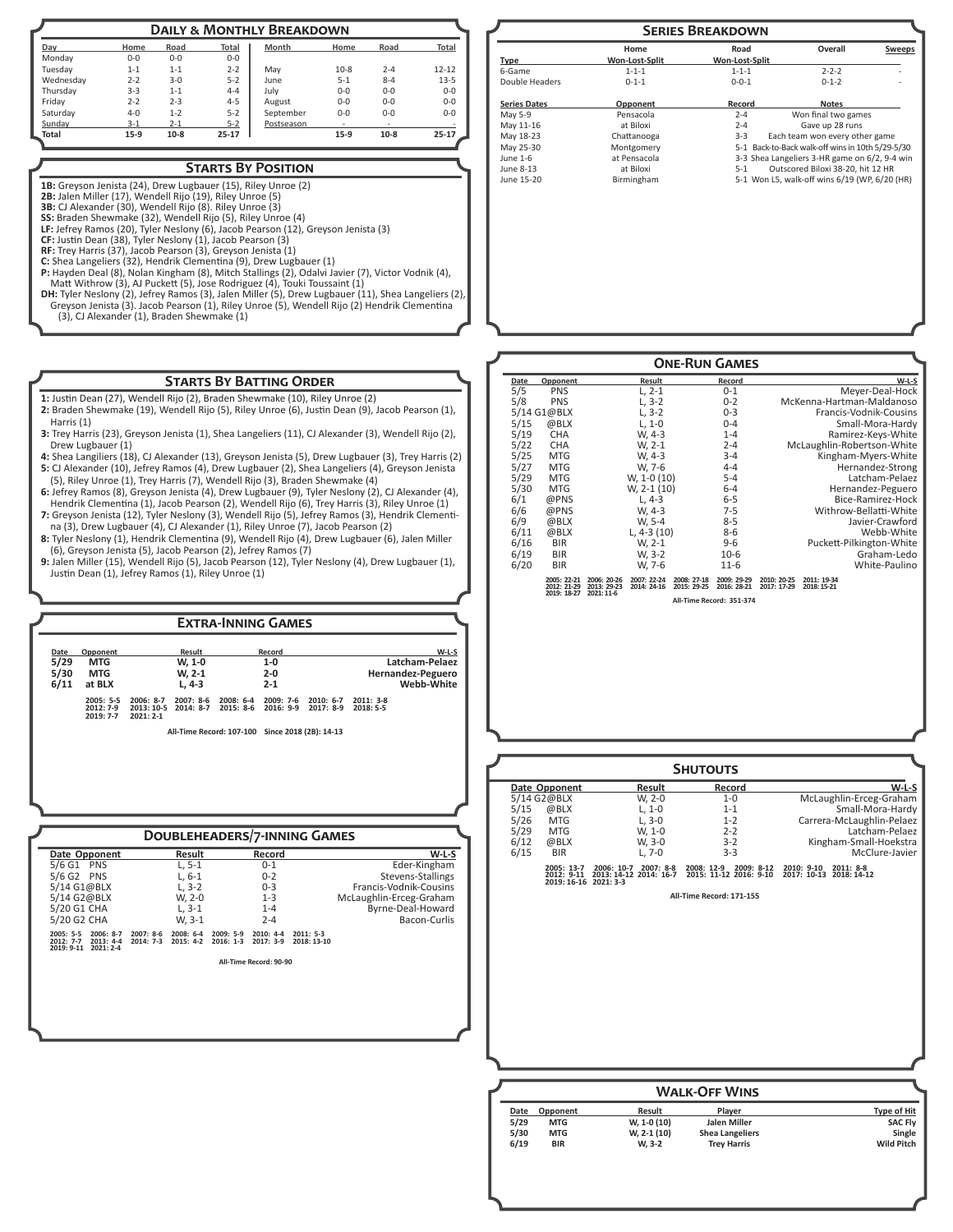#### **Opening Day Roster**

**Pitchers: (15)** Troy Bacon, Hayden Deal, Josh Graham, Matt Hartman, Jake Higginbotham, Kurt Hoekstra, Odalvi Javier, Nolan Kingham, Sean McLaughlin, Luis Mora, Mitch Stallings, Victor Vodnik, Brandon White, Brooks Wilson, Matt Withrow **Catchers: (3)** Hendrik Clementina, Shea Langeliers, Drew Lugbauer **Infielders: (5)** CJ Alexander, Greyson Jenista, Jalen Miller, Braden Shewmake **Outfielders: (5)** Justin Dean, Trey Harris, Tyler Neslony, Jacob Pearson, Jefrey Ramos

# **May**

- 
- 4 Opening Day Roster Announced<br>11 RHP Will Latchum added to activ RHP Will Latchum added to active roster from development list
- 11 LHP Jake Higginbotham placed on the 7-day Injured List (retrl to 5/8)
- 11 OF Garrison Schwartz transferred to A+ Rome from M-Braves development list
- 18 LHP Mitch Stallings transferred to High-A Rome
- 18 RHP AJ Puckett transferred to Mississippi from High-A Rome<br>18 RHP Emmanuel Ramirez signed to Mil B Contract
- RHP Emmanuel Ramirez signed to MiLB Contract
- 18 LHP Chris Nunn signed to MiLB Contract<br>18 RHP Kurt Hoekstra placed on the Develop
- RHP Kurt Hoekstra placed on the Developmental List
- 18 RHP Matt Hartman placed on the Development List<br>18 OF Jefrey Ramos placed on the Development List
- 18 OF Jefrey Ramos placed on the Development List<br>18 INF Riley Unroe transferred to Mississippi from Tr
- 18 INF Riley Unroe transferred to Mississippi from Triple-A Gwinnett
- 25 RHP Daysbel Hernandez transferred to Mississippi from Triple-A Gwinnett<br>25 OF Jefrey Ramos reinstated from the Development List
- 25 OF Jefrey Ramos reinstated from the Development List<br>25 OF Tyler Neslony placed on the Development List
- OF Tyler Neslony placed on the Development List
- 25 RHP Luis Mora placed on the Development List<br>25 RHP Matt Hartman reinstated from the Develor
- RHP Matt Hartman reinstated from the Development List and transferred to High-A Rome
- 29 RHP Victor Vodnik placed on the 7-day Injured List (retro to 5/28)
- 29 RHP Jose Rodríguez transferred to Mississippi from Triple-A Gwinnett

#### **JUNE**

- 1 RHP Luis Mora reinstated from the Developmental List and transferred to High-A Rome
- 7 RHP Emmanuel Ramirez placed on the Development List
- RHP Kurt Hoekstra reinstated from the Development List
- 11 Manager Wyatt Toregas resigns<br>15 RHP Will Latcham placed on the
- 15 RHP Will Latcham placed on the Developmental List<br>15 RHP Emmanuel Ramirez reinstated from the Develor
- RHP Emmanuel Ramirez reinstated from the Developmental List
- 17 INF Riley Unroe placed on the 7-day Injured List<br>17 OF Tyler Neslony reinstated from the Developme
- OF Tyler Neslony reinstated from the Development List
- 20 RHP Touki Toussaint added to roster for MLB Rehab Assignment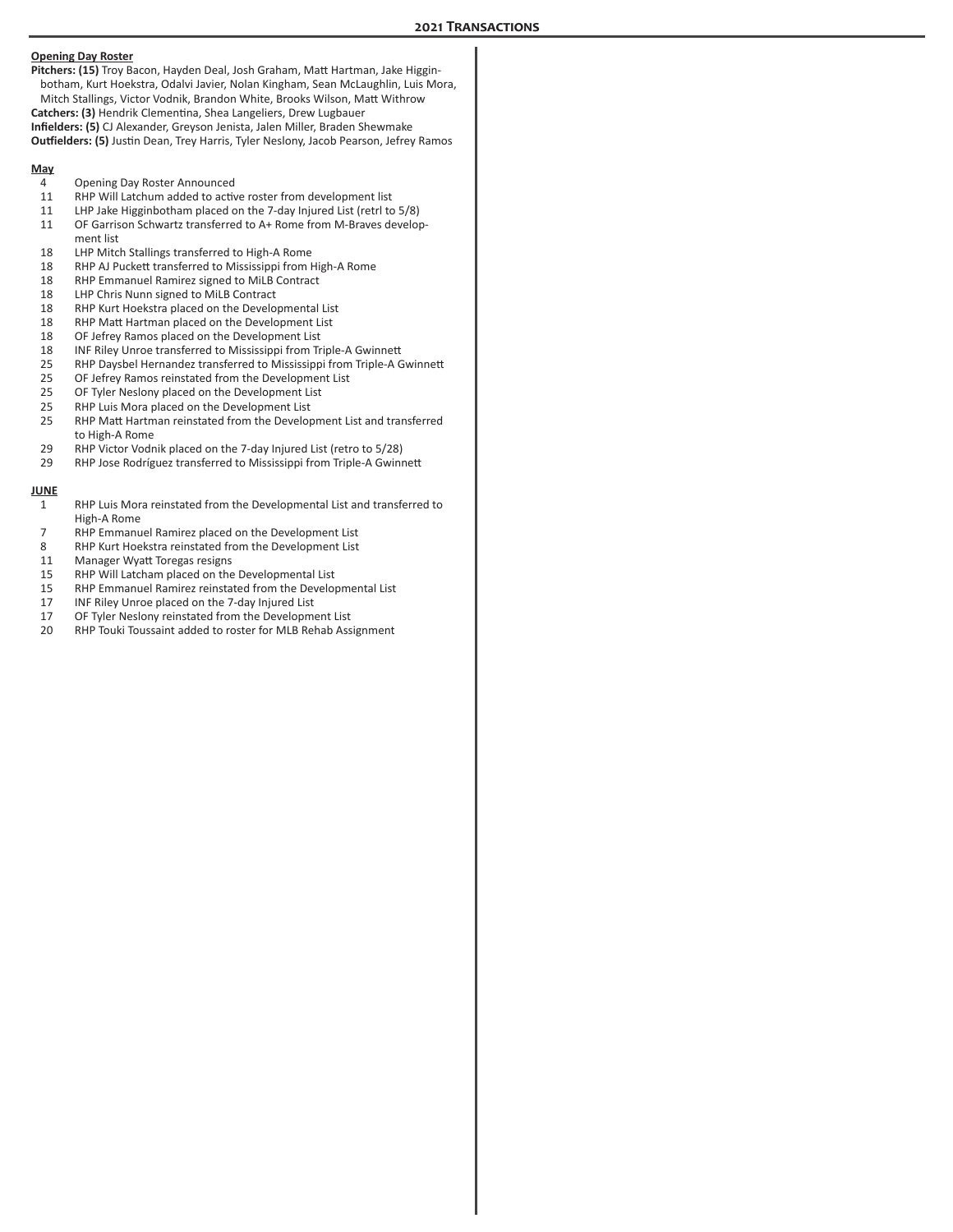| Date          | Opp.       | Result       | $W-L-S$                                                       | Att.           | <b>TOG</b> | Pos.            | $+/-$      |
|---------------|------------|--------------|---------------------------------------------------------------|----------------|------------|-----------------|------------|
| 5/5           | <b>PNS</b> | $L, 2-1$     | Meyer-Deal-Hock                                               | 2.307          | 2:25       | $T-2nd$         | $-1.0$     |
| 5/6 G1 PNS    |            | $L, 5-1$     | <b>Eder-Kingham</b>                                           | ÷,             | 2:19       | T-3rd           | $-1.5$     |
| 5/6 G2 PNS    |            | $L, 6-1$     | <b>Stevens-Stallings</b>                                      | 1.909          | 2:39       | 4th             | $-3.0$     |
| 5/7           | <b>PNS</b> |              | L, 3-2 McKenna-Hartman-Maldanado2,299                         |                | 3:17       | 4th             | $-4.0$     |
| 5/8           | <b>PNS</b> | W, 5-2       | Bacon-Lindgren                                                | 2,608          | 2:40       | T-3rd           | $-3.0$     |
| 5/9           | <b>PNS</b> | W, 6-2 (7)   | <b>Hoekstra-Stewart</b>                                       | 1,706          | 2:31       | 3rd             | $-2.0$     |
| 5/12          | at BLX     | W, 6-3       | Kingham-Zavalos-White                                         | 1,109          | 3:09       | $T-2nd$         | $-1.5$     |
| 5/13          | at BLX     | $L, 7-5$     | Hardy-Latchum-Cousins                                         | 2,101          | 2:55       | $T-2nd$         | $-1.5$     |
| 5/14G1at BLX  |            | $L, 3-2$     | Francis-Vodnik-Cousins                                        | $\overline{a}$ | 2:07       | 3rd             | $-2.0$     |
| 5/14G2 at BLX |            | W, 2-0       | McLaughlin-Erceg-Graham                                       | 2,889          | 2:38       | 3rd             | $-2.0$     |
| 5/15          | at BLX     | $L, 1-0$     | Small-Javier-Hardy                                            | 3,482          | 2:42       | $T-3rd$         | $-2.0$     |
| 5/16          | at BLX     | $L, 14-10$   | Hintzen-Stallings                                             | 2,257          | 3:44       | 4th             | $-2.0$     |
| 5/19          | <b>CHA</b> | W, 4-3       | Ramirez-Keys-White                                            | 1,304          | 2:19       | T-2nd           | $-1.5$     |
| 5/20G1CHA     |            | $L, 3-1$     | <b>Byrne-Deal-Howard</b>                                      |                | 1:59       | 3rd             | $-2.0$     |
| 5/20G2CHA     |            | W, 3-1       | <b>Bacon-Curlis</b>                                           | 2,237          | 2:00       | T-3rd           | $-2.0$     |
| 5/21          | <b>CHA</b> | $L, 4-1$     | <b>Olson-Nunn-Diaz</b>                                        | 2,616          | 2:45       | 4th             | $-3.0$     |
| 5/22          | <b>CHA</b> | W, 2-1       | McLaughlin-Robertson-White 4,027                              |                | 2:43       | T-3rd           | $-3.0$     |
| 5/23          | <b>CHA</b> | L, 10-5      | <b>Wynne-Puckett</b>                                          | 1,597          | 3:15       | 4th             | $-4.0$     |
| 5/25          | <b>MTG</b> | W, 4-3       | Kingham-Myers-White                                           | 1,597          | 2:40       | T-2nd           | $-4.0$     |
| 5/26          | <b>MTG</b> | L, 3-0       | Carrera-McLaughlin-Pelaez                                     | 1,433          | 3:14       | T-3rd           | $-5.0$     |
| 5/27          | <b>MTG</b> | W, 7-6       | <b>Hernandez-Strong</b>                                       | 2,238          | 3:08       | T-2nd           | $-4.0$     |
| 5/28          | <b>MTG</b> | W, 10-6      | Javier-Baz                                                    | 2,257          | 2:55       | 2nd             | $-4.0$     |
|               |            |              |                                                               |                |            |                 |            |
| 5/29          | <b>MTG</b> | W, 1-0 (10)  | Latcham-Pelaez                                                | 3,777          | 2:59       | 2nd             | $-3.0$     |
| 5/30          | <b>MTG</b> | W, 2-1 (10)  | Hernandez-Peguero                                             | 3,511          | 2:59       | 2nd             | $-3.0$     |
| <b>MAY</b>    |            |              | Home: 10-8 - Road: 2-4 - Overall: 12-12 - Avg Home Att: 2,339 |                |            | T-7th           |            |
|               |            |              |                                                               |                |            |                 |            |
| Date          | Opp.       | Result       | $W-L-S$                                                       | Att.           | <b>TOG</b> | Pos.            | <u>+/-</u> |
| 6/1           | @PNS       | $L.4-3$      | Bice-Ramirez-Hock                                             | 3,209          | 2:47       | 2 <sub>nd</sub> | $-4.0$     |
| 6/2           | @PNS       | W, 9-4       | Deal-Leibrandt                                                | 4,109          | 3:04       | 2nd             | $-3.0$     |
| 6/3           | @PNS       | W, 5-2       | Javier-Lindgren                                               | 4,555          | 2:47       | 2nd             | $-2.0$     |
| 6/4           | @PNS       | $L, 4-1$     | Stewart-Nunn-Hock                                             | 5,038          | 2:50       | 2nd             | $-3.0$     |
| 6/5           | @PNS       | $L, 4-1$     | Meyer-Rodriguez-McKenna                                       | 5,038          | 2:15       | 2nd             | $-4.0$     |
| 6/6           | @PNS       | W, 4-3       | Withrow-Bellatti-White                                        | 4,109          | 2:41       | 2nd             | $-3.0$     |
| 6/8           | @BLX       | W, 10-6      | Hoekstra-Zavolas                                              | 1,659          | 3:28       | 2nd             | $-3.0$     |
| 6/9           | @BLX       | W, 5-4       | Javier-Crawford                                               | 1,469          | 2:38       | 2nd             | $-2.0$     |
| 6/10          | @BLX       | W, 6-4       | McLaughlin-Erceg-White                                        | 2,621          | 2:48       | 2nd             | $-2.0$     |
| 6/11          | @BLX       | L, $4-3(10)$ | Webb-White                                                    | 2,805          | 2:39       | 2nd             | $-2.0$     |
| 6/12          | @BLX       | W, 3-0       | Kingham-Small-Hoekstra                                        | 2,954          | 2:23       | 2nd             | $-1.0$     |
| 6/13          | @BLX       | W, 11-2 (7)  | Wilson-Zavolas                                                | 1,702          | 2:48       | 2nd             | $-1.0$     |
| 6/15          | <b>BIR</b> | L, 7-0       | <b>McClure-Javier</b>                                         | 1,512          | 2:51       | 2nd             | $-2.0$     |
| 6/16          | <b>BIR</b> | $W, 2-1$     | <b>Puckett-Pilkington-White</b>                               | 1,913          | 2:13       | 2nd             | $-1.0$     |
| 6/17          | <b>BIR</b> | W, 7-1       | Rodriguez-Battenfield                                         | 3,005          | 2:33       | 2nd             | $-1.0$     |
| 6/18          | <b>BIR</b> | W, 8-4       | Kingham-Vargas                                                | 2,414          | 2:47       | 2nd             | $-0.5$     |
| 6/19          | <b>BIR</b> | W, 3-2       | Graham-Ledo                                                   | 2,811          | 2:53       | 2nd             | $-1.0$     |
| 6/20          | <b>BIR</b> | W, 7-6       | <b>White-Paulino</b>                                          | 2,052          | 3:27       | 2nd             | $-1.0$     |

**JUNE Home:** 5-1 **- Road:** 8-4 - **Overall**: 13-5 **- Home Att:** 11,655 - 2,284 AVG